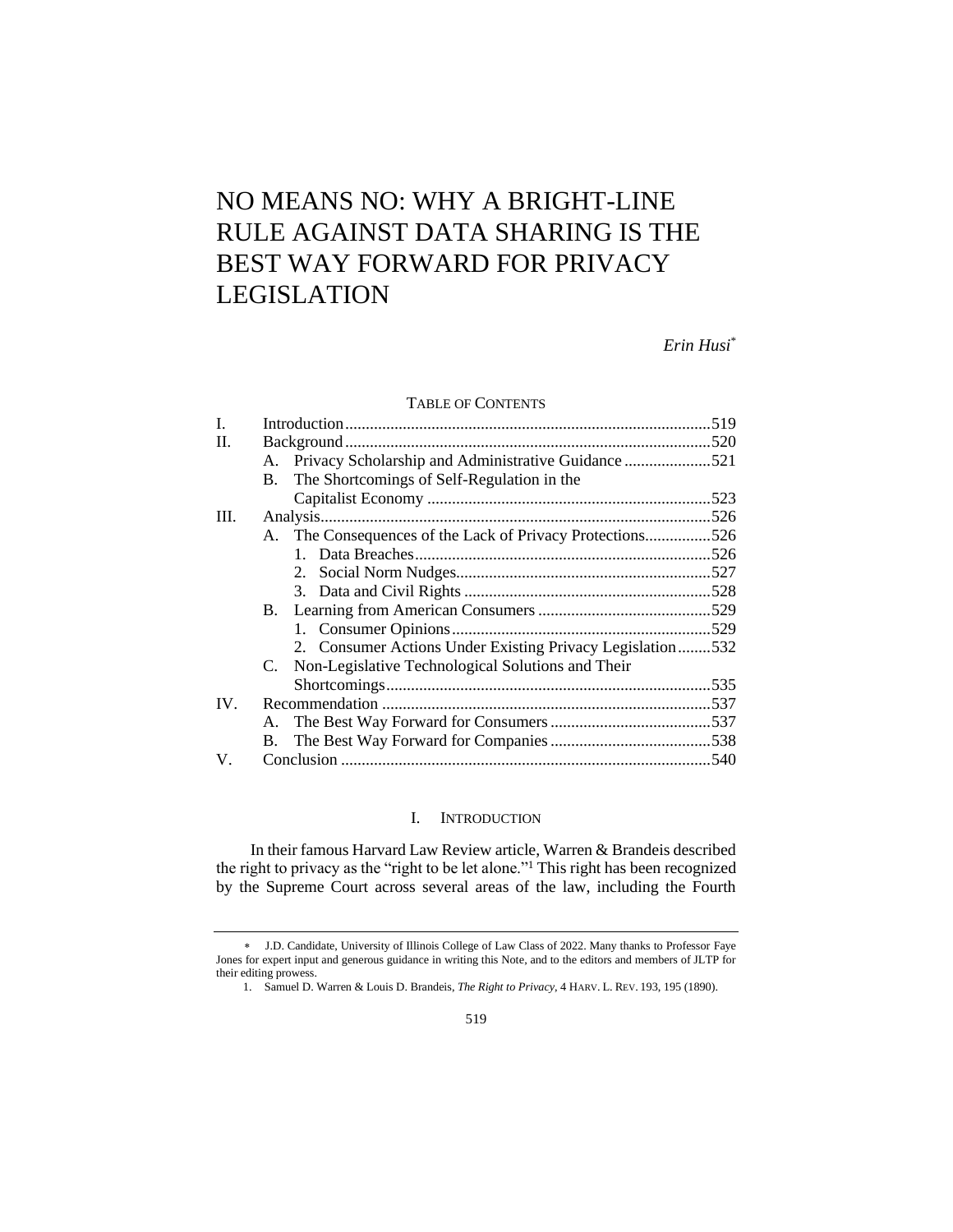Amendment right against unreasonable search and seizures<sup>2</sup> and the right to privacy in the family.<sup>3</sup> But the "right to be left alone" has not necessarily translated for American individuals in the age of technology, and the United States faces an especially difficult challenge in this area.

Digital personal data receive relatively few legal protections.<sup>4</sup> However, data privacy has gone unregulated in the United States for too long.<sup>5</sup> The question is no longer whether the United States will enact federal privacy legislation. Now, the question is whether a federal privacy bill will effectively address the needs and wants of American consumers concerned about the current state of data collection and their desire for privacy.<sup>6</sup>

To adequately protect consumers from breaches and misuse of data, this Note argues that an effective federal privacy law completely prohibits private entities from sharing user data.<sup>7</sup> This Note will not address use of personal data by public entities, such as in government surveillance. Part II of this Note gives a background on existing privacy law and the problems that have come about as a result of the largely unregulated sharing of user data. Part III analyzes the attitudes of consumers towards privacy and the actions they have taken under other privacy laws in the United States and in Europe. Part IV recommends that, in order to meet the needs of consumers while simultaneously supporting private companies, an American federal privacy law should ban the sharing of data to third parties.

## II. BACKGROUND

Understanding privacy law remains a daunting challenge.<sup>8</sup> At times, the term "privacy" has been used to mean several different things: secrecy, surveillance, solitude, transparency, or limited access are just a few examples of privacy's diverse interpretations.<sup>9</sup> Part II provides a general overview of the

<sup>2.</sup> Katz v. United States, 389 U.S. 347, 350–51 (1967) ("[T]he protection of a person's general right to privacy—his right to be let alone by other people—is, like the protection of his property and of his very life, left largely to the law of the individual States.").

<sup>3.</sup> Griswold v. Connecticut, 381 U.S. 479, 484–85 (1965).

<sup>4.</sup> David Bender & Danice M. Kowalczyk, *Avoiding Intellectual Trespass in the Global Marketplace: Encryption & Privacy in E-Commerce*, 5 VA. J.L. & TECH. 2, 5 (2000) ("Not surprisingly, however, industry self-regulation often falls well short of a comprehensive U.S. privacy protection scheme.").

<sup>5</sup>*. See* Karen Schuler*, Federal Data Privacy Regulation Is on the Way—That's a Good Thing*, IAPP (Jan. 22, 2021), https://iapp.org/news/a/federal-data-privacy-regulation-is-on-the-way-thats-a-good-thing (discussing the lack of data privacy regulation in the United States).

<sup>6.</sup> Brooke Auxier et al., *Americans and Privacy: Concerned, Confused and Feeling Lack of Control over Their Personal Information*, PEW RSCH. CTR. (Nov. 15, 2019), https://pewresearch.org/internet/2019/11/15/ americans-and-privacy-concerned-confused-and-feeling-lack-of-control-over-their-personal-information [hereinafter PEW].

<sup>7.</sup> As with any good legal rule, there must be some exceptions. Cloud computing, healthcare, and other services may necessitate data sharing. However, this Note considers an outright ban of data sharing to be the most effective floor for an omnibus privacy law.

<sup>8</sup>*. See generally* Marcy E. Peek, *Information Privacy and Corporate Power: Towards a Re-Imagination of Information Privacy Law*, 37 SETON HALL L. REV. 127 (2006) (providing a detailed background on the different definitions of privacy in law and scholarship).

<sup>9</sup>*. Id.* at 131–32.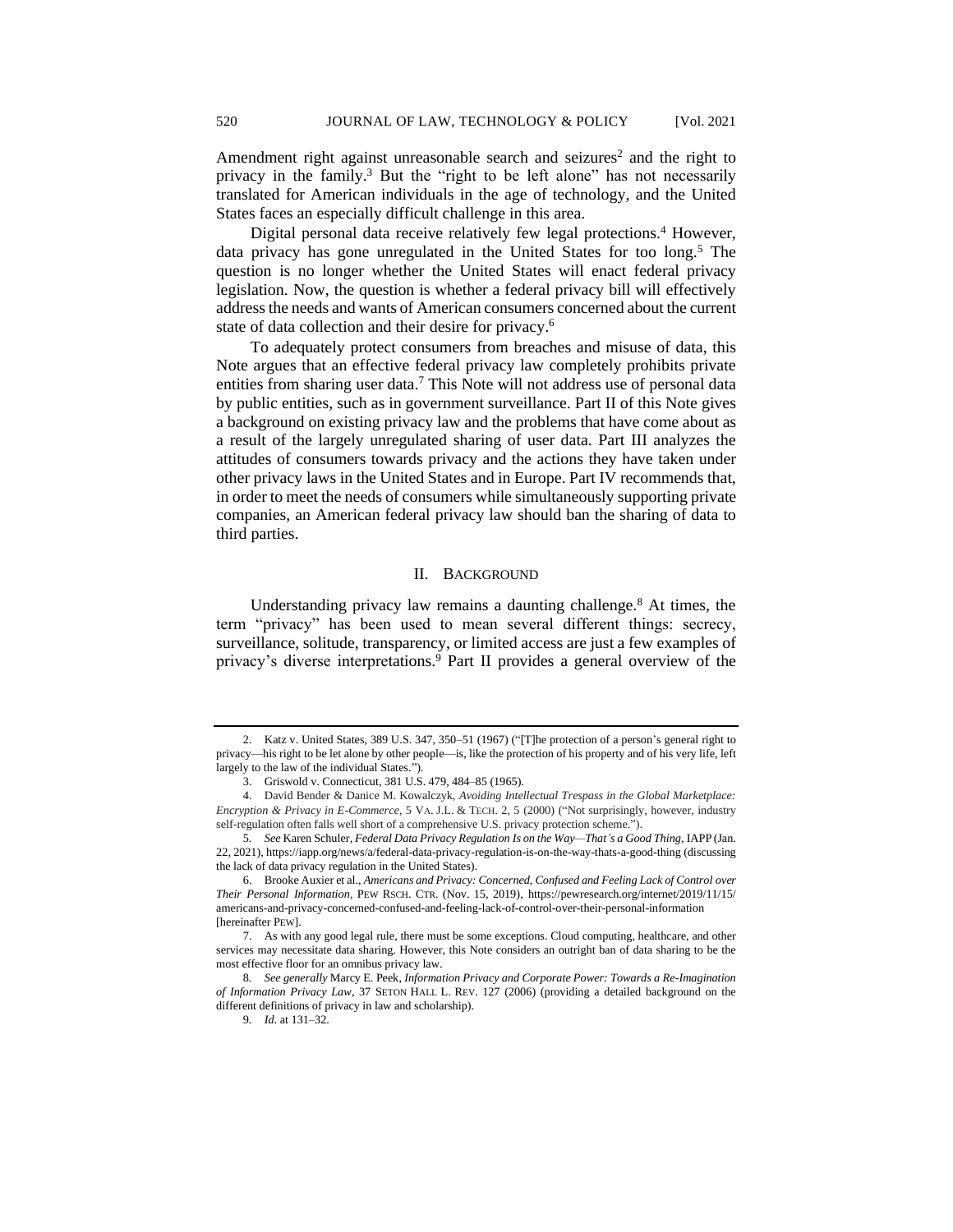history of privacy in the United States and contextualizes this history as it relates to data privacy in the Internet Age.

# *A. Privacy Scholarship and Administrative Guidance*

Warren & Brandeis's article from over one hundred years ago called for broad protections against privacy intrusions.<sup>10</sup> They imagined a sweeping rule that gave legal protection to an individual's opportunity to control the extent of her thoughts and emotions.<sup>11</sup> Though this idea was directed towards protection from the press,<sup>12</sup> it translates well conceptually to Internet privacy—individuals want to control the extent of their data.<sup>13</sup> Had this formed the basis of existing law, we might be in a different situation today.

However, Warren & Brandeis's broad protections faded in light of a more compartmentalized approach. William Prosser manufactured an understanding of privacy torts that grouped causes of action into four categories: intrusion upon seclusion, public disclosure of private facts, publicity of false information, and appropriation.<sup>14</sup> Prosser obviously shaped the landscape of torts, but his static concepts of four privacy torts have not translated to the protection of informational privacy in the Internet age.<sup>15</sup> In particular, these categories fall short in protecting users from collection and dissemination of data online.<sup>16</sup> As a result, the common law is not currently an effective vehicle in protecting consumers from data sharing among private entities.

As the use of technology became ubiquitous and it became clear that these common law privacy torts would fall short pertaining to the collection of user data, the Federal Trade Commission (FTC) was quick to realize that user information needed to be protected by other means. <sup>17</sup> In 2000, the FTC issued a report to Congress that recognized the benefits of online advertising but also identified that they must be weighed against concerns about the collection of personal data.<sup>18</sup> Some of these concerns included behavioral monitoring without consumers' knowledge, the aggregation of seemingly infinite data to produce profiles that were "inherently intrusive," and discouraging valuable uses of the

<sup>10.</sup> Warren & Brandeis, *supra* note 1, at 210–11.

<sup>11</sup>*. Id.* at 198.

<sup>12</sup>*. See id.* at 196 ("The press is overstepping in every direction the obvious bounds of propriety and decency.").

<sup>13.</sup> *See infra* Part III. *See generally* PEW, *supra* note 6 (describing consumer attitudes towards privacy).

<sup>14.</sup> William Prosser, *Privacy*, 48 CALIF. L. REV 383, 389 (1960).

<sup>15.</sup> Neil Richards & Daniel Solove, *Prosser's Privacy Law: A Mixed Legacy*, 90 CALIF. L. REV. 1887, 1922 (2010).

<sup>16</sup>*. Id.* at 1889.

<sup>17</sup>*. See* FED. TRADE COMM'N, ONLINE PROFILING: A REPORT TO CONGRESS (June 2000), https://www.ftc.gov/system/files/documents/reports/online-profiling-federal-trade-commission-report-

congress-june-2000/onlineprofilingreportjune2000.pdf ("Despite the benefits of targeted advertising, there is widespread concern about current profiling practices."); Steven C. Bennett, *Regulating Online Behavioral Advertising*, 44 J. MARSHALL L. REV. 899, 907–12 (2011) (describing the FTC's balance of advertising benefits and concern about conducting behavioral profiling without consumer knowledge).

<sup>18.</sup> Bennett, *supra* note 17, at 907.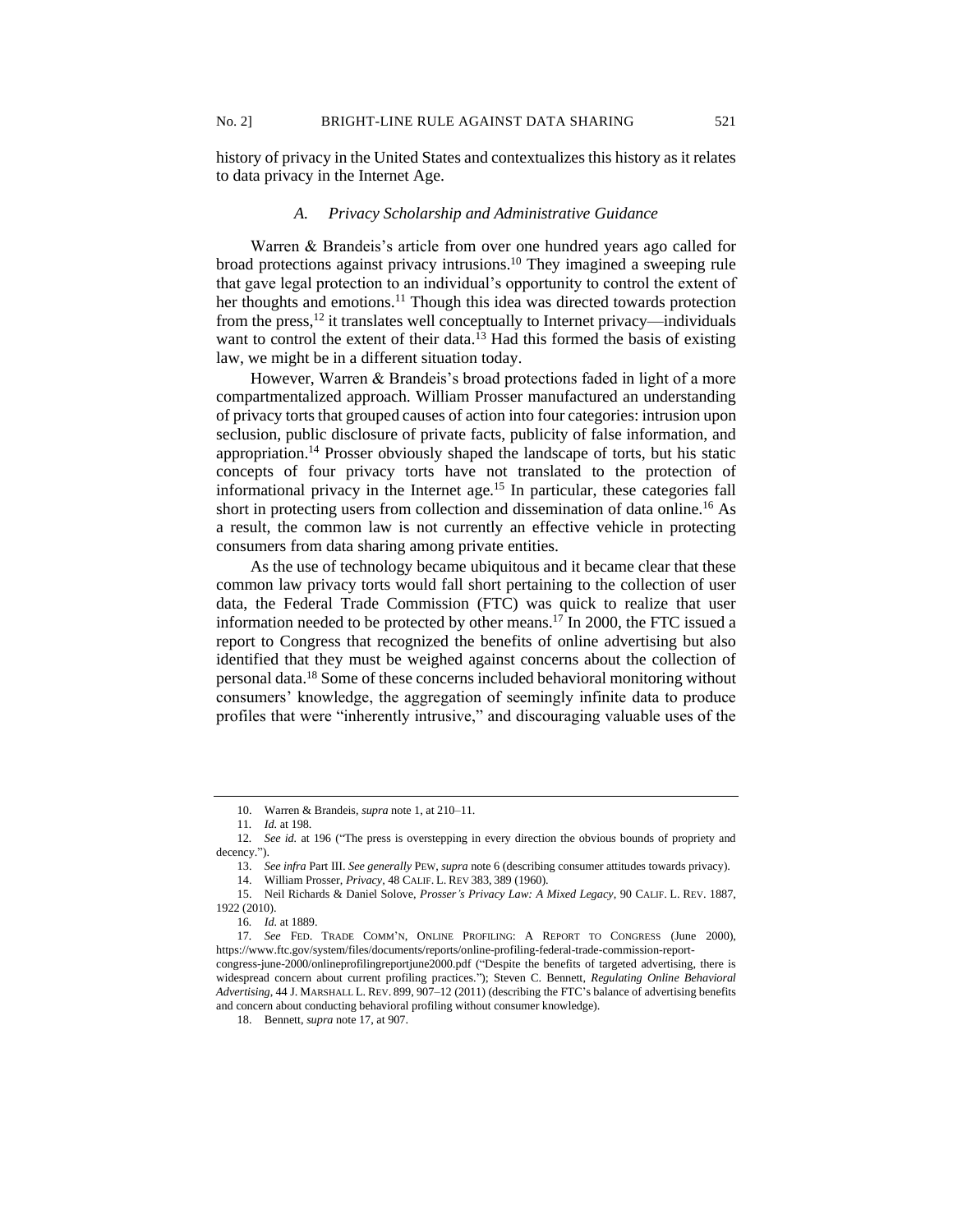Internet based on its perceived anonymity such as sexuality and sexual health information.<sup>19</sup>

Almost a decade later in 2009, the FTC specifically warned against thirdparty data, or data shared with parties other than the collector, that might be inconsistent with consumer expectations.<sup>20</sup> This required particular attention from the FTC because consumers may not know how to "avoid the practice."<sup>21</sup> Yet again in 2020, a panel of former FTC Commissioners urged Congress to pass federal data privacy legislation.<sup>22</sup> Despite the urgent need for legislative solutions recognized by the FTC for the past twenty years, Congress has chosen not to act.<sup>23</sup> The United States still has no omnibus privacy legislation protecting digital information shared online.<sup>24</sup>

However, there are some federal and state laws that control the dissemination of particular kinds of data. This patchwork approach has made the current state of federal privacy protection a chaotic landscape.<sup>25</sup> For example, federal laws such as the Health Insurance Portability and Accountability Act (HIPAA) Privacy Rule<sup>26</sup> and the Fair Credit Reporting Act (FCRA)<sup>27</sup> protect health information and credit information, respectively. Even still, these laws fall short of expected protections.<sup>28</sup>

For example, there is a wealth of physical and mental health information not protected by HIPAA in the hands of third-party data brokers, including credit card payments for over-the-counter medications, mental health services, home testing products, and free trials of online health services.<sup>29</sup> This is particularly concerning when that information is shared with social media sites like Facebook, which then adds such information to a user's profile.<sup>30</sup>

25. Kenneth A. Bamberger & Dierdre K. Mulligan, *Privacy on the Books and on the Ground*, 63 STAN. L. REV. 247, 249 (2011).

<sup>19</sup>*. Id.* at 905.

<sup>20</sup>*. Id.* at 909.

<sup>21</sup>*. Id.* at 909–10.

<sup>22</sup>*. Revisiting the Need for Federal Data Privacy Legislation,* SENATE COMM. ON COM. SCI. & TRANSP. (2020), https://www.commerce.senate.gov/2020/9/revisiting-the-need-for-federal-data-privacy-legislation [hereinafter *Data Privacy Hearing*].

<sup>23.</sup> Bennett, *supra* note 17, at 907.

<sup>24.</sup> Noah Ramirez, *Data Privacy Laws: What You Need to Know in 2021*, OSANO (Nov. 8, 2020), https://www.osano.com/articles/data-privacy-laws ("There is no one comprehensive federal law that governs data privacy in the United States. There's a complex patchwork of sector-specific and medium-specific  $laws \ldots$ .").

<sup>26.</sup> 45 C.F.R. § 164.502 (2021).

<sup>27.</sup> 15 U.S.C § 1681.

<sup>28.</sup> Michael L. Rustad & Sanna Kulevska, *Reconceptualizing the Right to Be Forgotten to Enable Transatlantic Data Flow*, 28 HARV. J. L. & TECH 349, 377 (2015) ("The United States has no comprehensive privacy framework, but rather it legislates privacy rights by sector such as with [HIPAA] . . . . This patchwork quilt of privacy protection often leads to uncertainty and confusion among the citizens regarding what rights they may enjoy and under what conditions they may act upon such rights.").

<sup>29.</sup> Tasha Glenn & Scott Monteith, *Privacy in the Digital World: Medical and Health Data Outside of HIPAA Protections*, CURRENT PSYCHIATRY REP. (2014), https://link.springer.com/article/10.1007/s11920-014- 0494-4.

<sup>30.</sup> Molly Osberg & Dhruv Mehrotra, *The Spooky, Loosely Regulated World of Online Therapy*, JEZEBEL (Feb. 19, 2020, 1:39 PM), https://jezebel.com/the-spooky-loosely-regulated-world-of-online-therapy-1841791137 (explaining how Facebook obtains access to sensitive mental health data of telehealth users).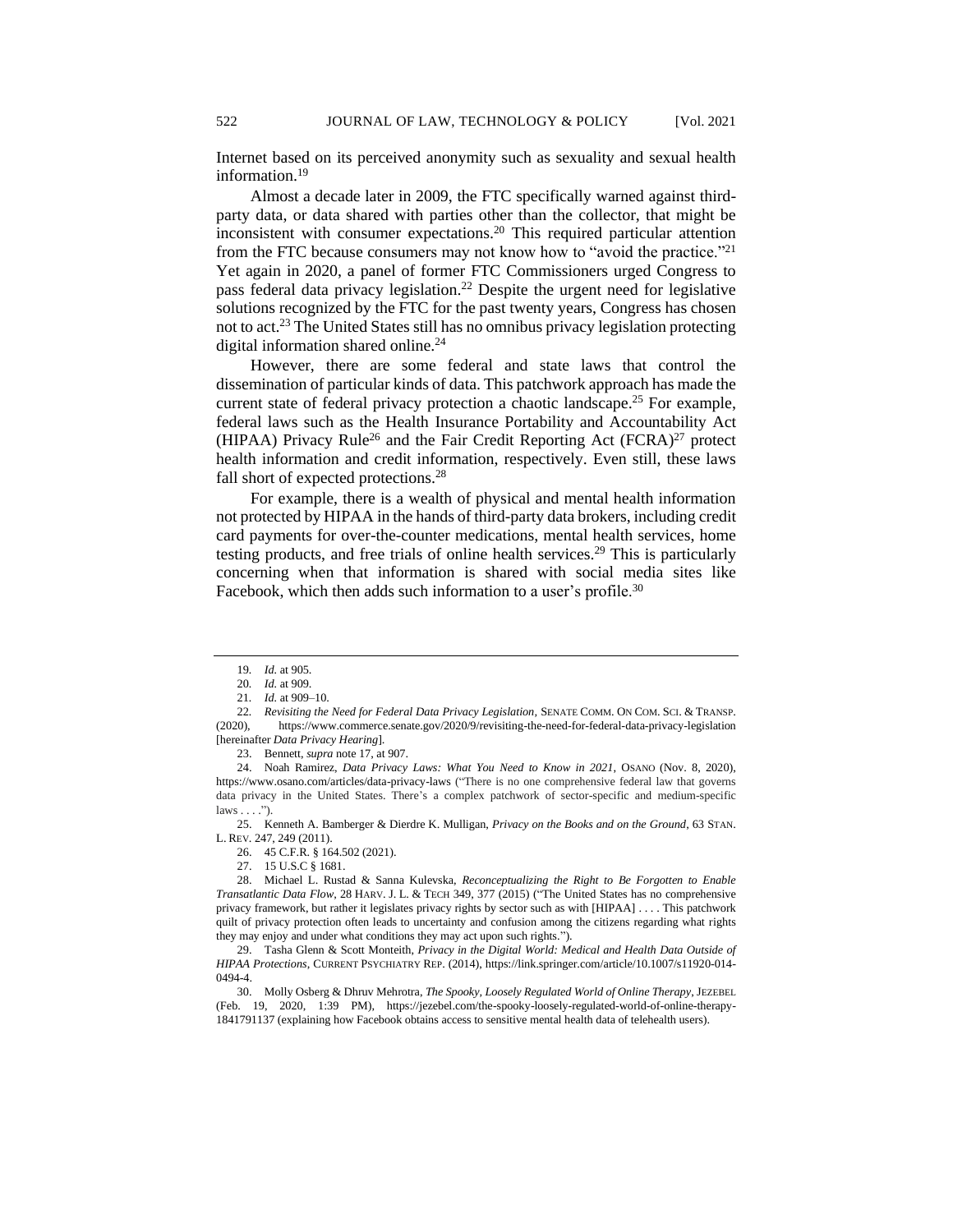Similarly, FCRA was passed in the 1970s when financial information was mostly kept by written records, not digital data.<sup>31</sup> FCRA protects information in credit bureau files but falls short of protecting against incorrect or false demographic or employment information published on third-party websites.<sup>32</sup> Even when data are seemingly protected under FCRA, consumers have an incredibly difficult time correcting errors under the statute.<sup>33</sup> The statute is written for the benefit of credit reporting agencies, who have stretched the "permissible purpose" requirement far beyond any practical limitation.<sup>34</sup> Statutes like FCRA and HIPAA cannot be relied upon as a main vehicle for generally protecting consumer privacy.

#### *B. The Shortcomings of Self-Regulation in the Capitalist Economy*

Because of the general lack of adequate federal legislation, companies have done the bare minimum to create an illusion of adequate self-regulation. In the early 2000s, companies created privacy policies that were drafted to inform users of the ways that their information was used and shared.<sup>35</sup> Privacy policies were highly recommended by the FTC to offer clarity on any site's data collection practices and support a framework based on principles of notice and choice.<sup>36</sup> However, a privacy policy simply explains how a company uses data, and the simple existence of one does not guarantee privacy.<sup>37</sup> Furthermore, consumers rarely read through the policy to gain a thorough understanding, and instead interpreted the existence of these policies to mean that their data was protected.<sup>38</sup> Despite these weaknesses, privacy policies continue to be a popular vehicle for companies to convince consumers that their privacy is being protected.<sup>39</sup>

One explanation for this continued reliance on privacy policies could be the influence of the General Data Protection Regulation (GDPR), ratified by the European Union in 2016 and effective January 2018.<sup>40</sup> Though the GDPR protects the privacy of European citizens' data, many companies have looked to it for guidance in their own practices. The GDPR requires privacy policies to be concise and written in plain language.<sup>41</sup> Though this requirement resulted in many companies taking a closer look at their privacy policies, $42$  the plain

41*. Id.*

<sup>31.</sup> Rachel Bailey, *Consumer Privacy and Legal Risk: What to Look for in the Decade to Come*, CPO MAG. (Feb. 14, 2020), https://www.cpomagazine.com/data-protection/consumer-privacy-and-legal-risk-whatto-look-for-in-the-decade-to-come.

<sup>32</sup>*. See, e.g.,* Spokeo, Inc. v. Robins, 578 U.S. 330 (2016) (stating respondent did not adequately show injury based on false information purported by Spokeo, Inc. for the purposes of Article III standing).

<sup>33.</sup> Peek, *supra* note 8, at 135.

<sup>34</sup>*. Id.*

<sup>35.</sup> Nora A. Draper & Joseph Turow, *The Corporate Cultivation of Digital Resignation*, 21 NEW MEDIA & SOC'Y 1824, 1830 (2019).

<sup>36</sup>*. Id.* at 1831.

<sup>37</sup>*. Id.*

<sup>38</sup>*. Id.*

<sup>39</sup>*. See, e.g.,* TERMAGEDDON, https://termageddon.com (last visited Sept. 28, 2021) (providing custom privacy policies for businesses of all sizes).

<sup>40.</sup> Commission Regulation 2016/679, 2016 O.J. (L 119) 1.

<sup>42.</sup> DELOITTE, A NEW ERA FOR PRIVACY 7 (2018), https://www2.deloitte.com/content/dam/Deloitte/uk/ Documents/risk/deloitte-uk-risk-gdpr-six-months-on.pdf.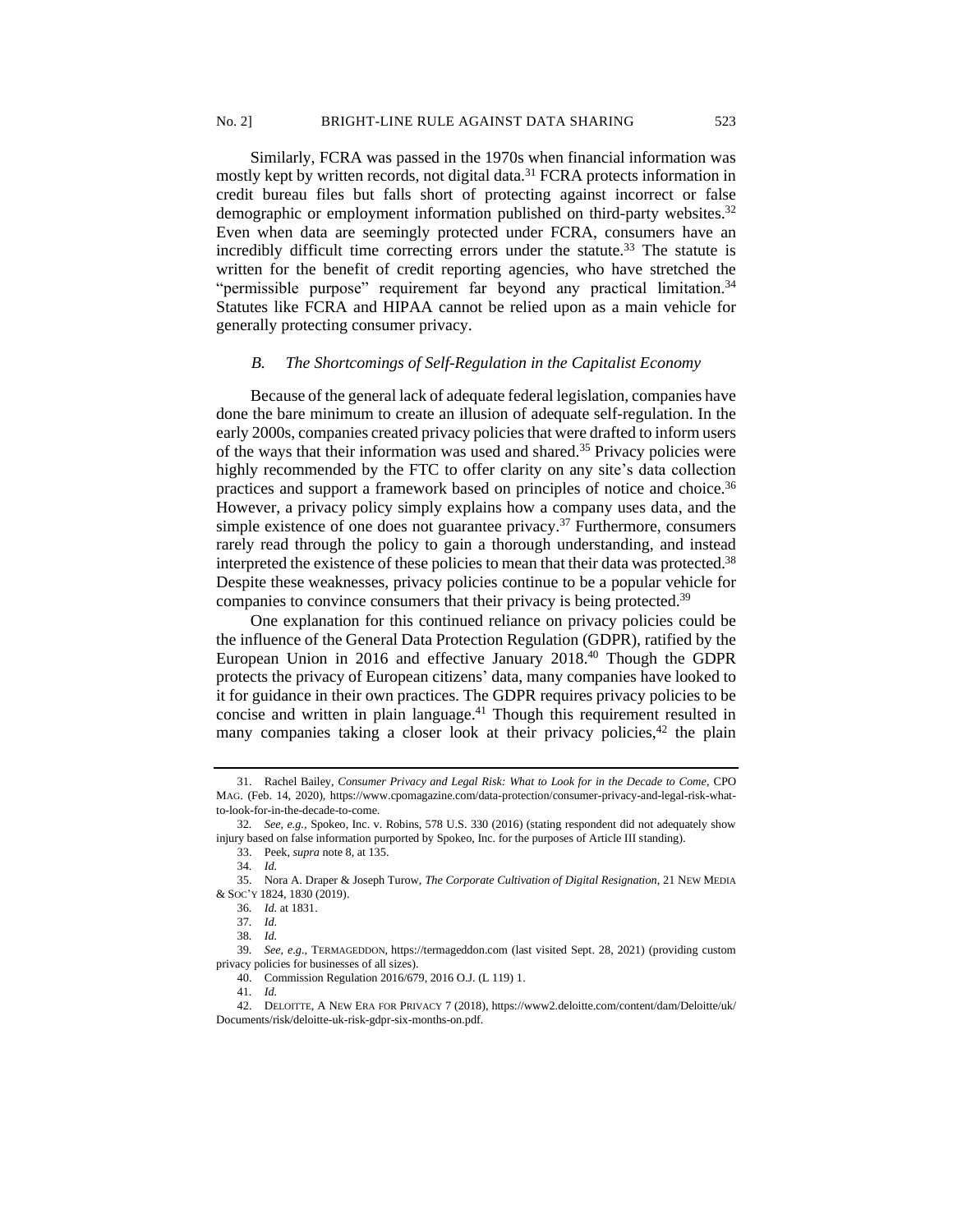language requirement sacrificed specificity for generality.<sup>43</sup> What used to be opaque and technical language has become straightforward and easier to read for consumers.<sup>44</sup> But, as previously stated, privacy policies and notices are already crafted to disclose the least amount of detail to consumers.<sup>45</sup> The requirement of plain language is the perfect disguise for the intricacies of data sharing.

Another requirement of the GDPR is an appointment of a "Chief Privacy Officer" (CPO) or "Data Protection Officer" (DPO) within any data processing entity,<sup>46</sup> which many American-based companies have decided to follow.<sup>47</sup> The existence of a CPO or DPO does not necessarily improve privacy practices, but simply ensures the bare minimum of compliance as required by statutes.<sup>48</sup> Internal governance can improve privacy protections within corporations.<sup>49</sup> But when companies choose not only how to protect user privacy but also the person who will serve the interests of shareholders, it creates a conflict of interest.<sup>50</sup> Privacy officers make claims that the ban on data sharing will not protect against abuse vet offer little to no support of that claim.<sup>51</sup> Though the growing popularity—and necessity in the United Kingdom<sup>52</sup> and European Union<sup>53</sup>—of privacy officers is creating some traction in data protection, this role alone will not adequately protect consumers' data in a way that meets consumer expectations and desires.<sup>54</sup>

Some companies have enacted transparency initiatives to gain customers' trust in privacy protocols.<sup>55</sup> But transparency initiatives are often only tools that show how data are being manipulated, and they do not give users increased control over the collection and dissemination of their data.<sup>56</sup> For example, in 2018, data broker Acxiom revealed a program called "About the Data" which provided information for consumers about how their data fueled marketing.<sup>57</sup>

50*. See* Jordan L. Fischer & Michael A. Shapiro, *Beware of Potential Conflicts: Should Your Organization Appoint an IT Director as a Data Protection Officer?*, 3 INT'L DATA PROT. OFFICER, PRIV. OFFICER & PRIV. COUNS. 7, 7–8 (2019) (explaining potential DPO conflicts of interest).

52*. See Data Protection Officers*, ICO, https://ico.org.uk/for-organisations/guide-to-data-protection/ guide-to-the-general-data-protection-regulation-gdpr/accountability-and-governance/data-protection-officers (last visited Sept. 28, 2021) ("The UK GDPR introduces a duty for you to appoint a data privacy officer.").

53*. What Is a GDPR Officer and Who Needs to Appoint One?*, GDPR EU, https://www.gdpreu.org/theregulation/key-concepts/data-protection-officer (last visited Sept. 28, 2021) ("GDPR legislation says that Data Protection Officers (DPO) must be appointed by some companies.").

54*. See* Bamberger & Mulligan, *supra* note 25, at 301–02 (recounting consumer expectations of privacy and how procedural safeguards fell short with Intel Pentium chips).

57. Matthew Crain, *The Limits of Transparency: Data Brokers and Commodification*, 20 NEW MEDIA & SOC'Y 88, 92–93 (2018).

<sup>43</sup>*. See* Mike Hintze, *In Defense of the Long Privacy Statement*, 76 MD. L. REV. 1044, 1081–82 (2017) (explaining the clear language requirement and how it can be abused via generalities instead of specificity).

<sup>44</sup>*. Id.*

<sup>45.</sup> Draper & Turow, *supra* note 35, at 1831.

<sup>46.</sup> Commission Regulation 2016/679, 2016 O.J. (L 119) 1.

<sup>47.</sup> Bamberger & Mulligan, *supra* note 25, at 261; DELOITTE *supra* note 42, at 10–11.

<sup>48.</sup> Bamberger & Mulligan, *supra* note 25, at 261.

<sup>49.</sup> Daniel J. Solove, *The Myth of the Privacy Paradox*, 89 GEO. WASH. L. REV. 1, 50 (2021).

<sup>51</sup>*. See, e.g.,* Peter M. Lefkowitz, Opinion, *Why America Needs a Thoughtful Federal Privacy Law*, N.Y. TIMES: PRIVACY PROJECT (June 25, 2019) (advancing such a claim with little evidentiary support), https://www.nytimes.com/2019/06/25/opinion/congress-privacy-law.html.

<sup>55</sup>*. Id.* at 266.

<sup>56</sup>*. Id.* at 301–02.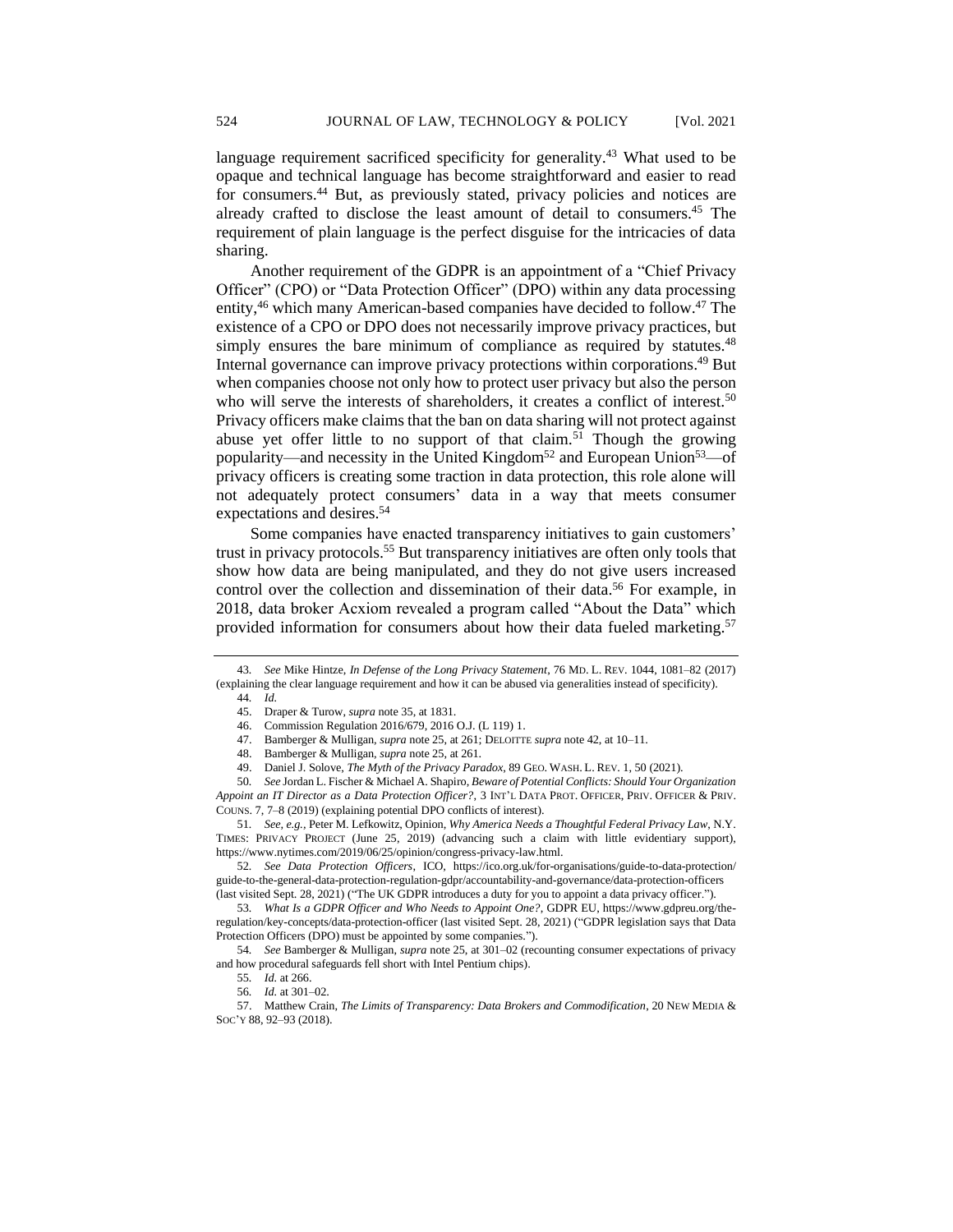However, Acxiom only disclosed a small portion of the vast amounts of data that it retained on consumers and explained very little on the source or destination of such data points.<sup>58</sup> What was supposed to be a data transparency initiative did not offer any option for consumers to control, delete, or otherwise manage the data retained by third parties.<sup>59</sup>

In addition to the Acxiom tool, Facebook has tried to mitigate concerns of data sharing through similar initiatives. After the Cambridge Analytica scandal, $60$  Facebook sent users to a site where they could discover much of the information stored about them.<sup>61</sup> Despite Facebook's attempt at transparency, users found that they could not delete data that they found objectionable or in violation of their personal privacy concerns.<sup>62</sup> These examples suggest that Facebook's promise of self-regulation simply was "part of an obfuscation process that often uses the rhetoric of placation and diversion."<sup>63</sup> Private entities are testing the waters with the least possible interruptions to their data sharing practices in order to protect themselves and prevent substantive reforms in the way data are shared.<sup>64</sup> In sum, transparency initiatives are more words than actions—they do not actually offer anything in the way of increased protections of consumer information stored online by companies.

Although companies tout the importance of sharing data, $65$  often the complexity of data processing surpasses any one individual's (or company's) understanding of data manipulation and conglomeration.<sup>66</sup> Despite benefitting from data collection and manipulation, companies do not have a thorough understanding of the way they use data.<sup>67</sup> Without this understanding, companies can hardly be expected to be able to communicate to customers every way in which data are used, and the ways are unbelievable.

65. Issie Lapowsky, *How Tim Cook's Data Broker Registry Might Actually Work*, WIRED (Jan. 23, 2019, 12:25 PM), https://www.wired.com/story/tim-cook-data-broker-registry.

<sup>58</sup>*. Id.*

<sup>59</sup>*. Id.* at 95.

<sup>60.</sup> Nicolas Confessore, *Cambridge Analytica and Facebook: The Scandal and the Fallout So Far*, N.Y. TIMES (Apr. 4, 2018), https://www.nytimes.com/2018/04/04/us/politics/cambridge-analytica-scandalfallout.html.

<sup>61.</sup> Draper & Turow, *supra* note 35, at 1832.

<sup>62.</sup> Brian X. Chen, *I Downloaded the Information that Facebook Has on Me. Yikes.*, N.Y. TIMES (Apr. 11, 2018), https://www.nytimes.com/2018/04/11/technology/personaltech/i-downloaded-the-information-thatfacebook-has-on-me-yikes.html.

<sup>63.</sup> Draper & Turow, *supra* note 35, at 1832.

<sup>64</sup>*. Id*.

<sup>66</sup>*. See* Louis Menand, *Why Do We Care So Much About Privacy?*, NEW YORKER (June 18, 2018) ("[W]e don't really know who is seeing our data or how they're using it. Even the people whose business it is to know don't know"); Omer Tene & Jules Polonetsky, *A Theory of Creepy: Technology, Privacy, and Shifting Social Norms*, 16 YALE J.L. & TECH. 59, 96 (2014) ("Users have been unaware of the breadth and depth of the market for personal information. Even industry veterans struggle to explain the intricacies of the data flows").

<sup>67</sup>*. See* Cynthia Johnson, *How Data Complexity Is Changing the Face of Business Analytics*, FORBES (Nov. 3, 2016), https://www.forbes.com/sites/forbesagencycouncil/2016/11/03/how-data-complexity-ischanging-the-face-of-business-analytics/ ("[A]s the data gets bigger and more prominent, executives start to expect line-of-business (non-technical) managers to be able to understand and present insights extracted from complex, distinct and often unstructured datasets . . . prompting a decline in the quality of data being used by businesses to make decisions.").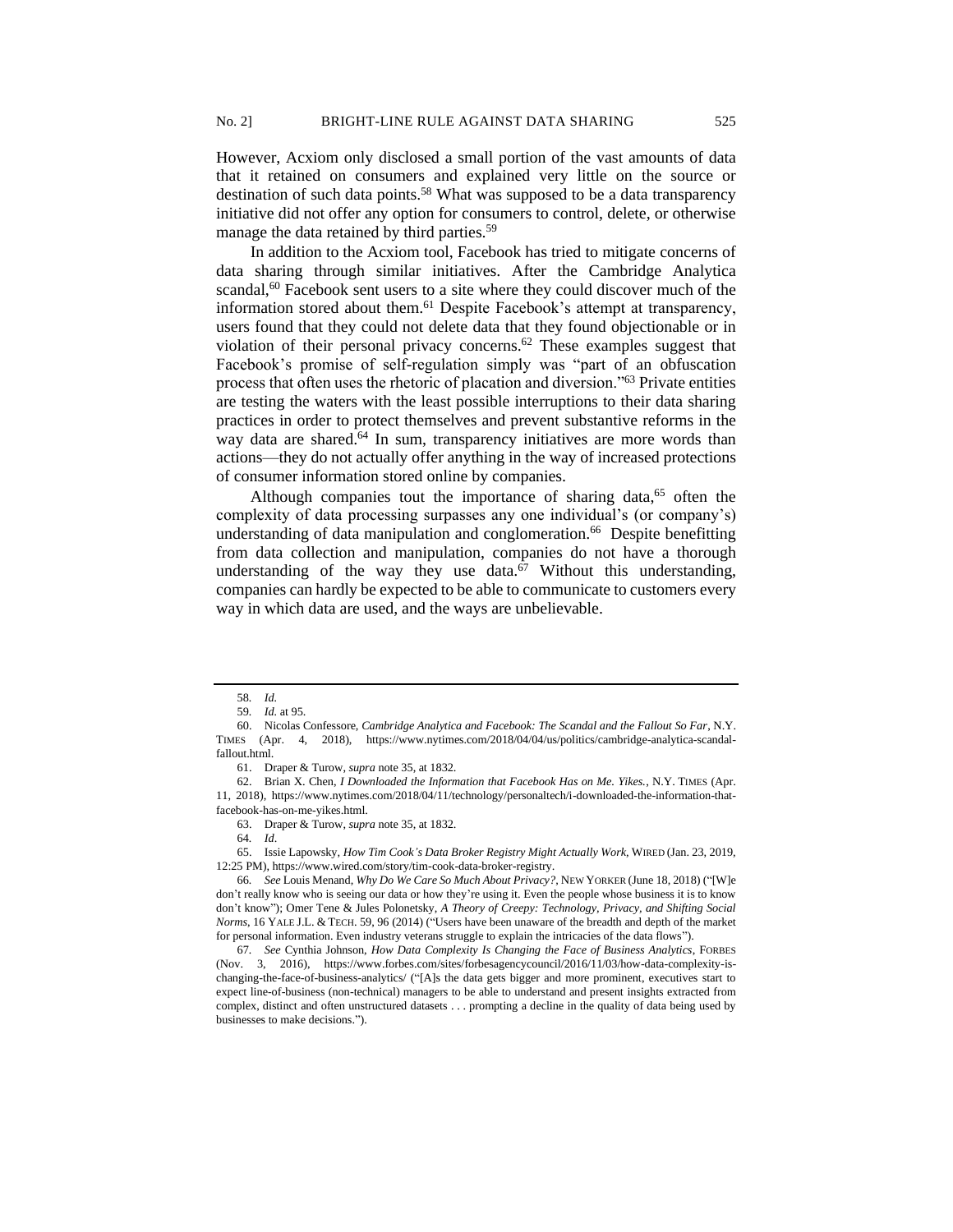Despite decades of the FTC urging Congress to act, $68$  a federal privacy law has yet to be passed in the United States, and it is clear that neither existing legislation nor self-regulation are viable options for protecting consumer data.<sup>69</sup> Part III explores the views and goals of both consumers and businesses to help inform the structure and main components of a federal privacy law.

# III. ANALYSIS

The lack of data protection that consumers currently face in the marketplace has exposed the failures of self-regulation. A federal privacy law is necessary to adequately protect consumer data. This analysis explores the risks of inadequate protections, the consumer views and actions under existing legislature that should inform federal privacy legislation, and the proposals and shortcomings of non-governmental solutions to the problems of data privacy.

# *A. The Consequences of the Lack of Privacy Protections*

## *1. Data Breaches*

The most obvious and expensive problem with data sharing is the increased risk of data breaches which expose consumers' private information.<sup>70</sup> This is a problem facing both companies and consumers. In 2019, data breaches cost U.S. companies  $$8.19$  million on average.<sup>71</sup> While companies are hit hard in settlements, consumers rarely see significant relief whether financially or in the form of increased protection. Remedies for individuals are usually low sums that hardly compensate for the long-term effects of data breaches, or some form of reimbursement for identity theft protection services or discounts on previously purchased subscriptions.<sup>72</sup> Though data breaches can be remedied under existing law,<sup>73</sup> the prevalence of these breaches exposes the dangers of continuing unmonitored data sharing, particularly for the consumer. Without a thorough understanding of how many and which companies have data, and what kind of data they may possess, it is impossible for Internet users to fully protect themselves against a data breach.

However, data breaches affect more than consumers' pocketbooks. In 2016, Cambridge Analytica harvested private information from upwards of fifty

<sup>68.</sup> Bennett, *supra* note 17, at 906.

<sup>69</sup>*. Id*.

<sup>70.</sup> Chris Brook, *What's the Cost of a Data Breach in 2019?*, DIGITAL GUARDIAN (Dec. 1, 2020), https://digitalguardian.com/blog/whats-cost-data-breach-2019.

<sup>71</sup>*. Id.* 

<sup>72.</sup> Tony Larussa, *How to Get Your Share of \$700M Settlement from Equifax Data Breach*, PITT. TRIB. REV. (July 25, 2019, 9:45 AM), https://triblive.com/local/regional/people-affected-by-2017-equifax-databreach-can-apply-online-for-share-of-settlement/; *Yahoo Is Compensating Victims of Their Massive Data Breach*, I.T. SOLUTIONS, https://www.itsolutions247.com/blog/yahoo-is-compensating-victims-of-theirmassive-data-breach/ (last visited Feb. 6, 2020).

<sup>73</sup>*. Id.*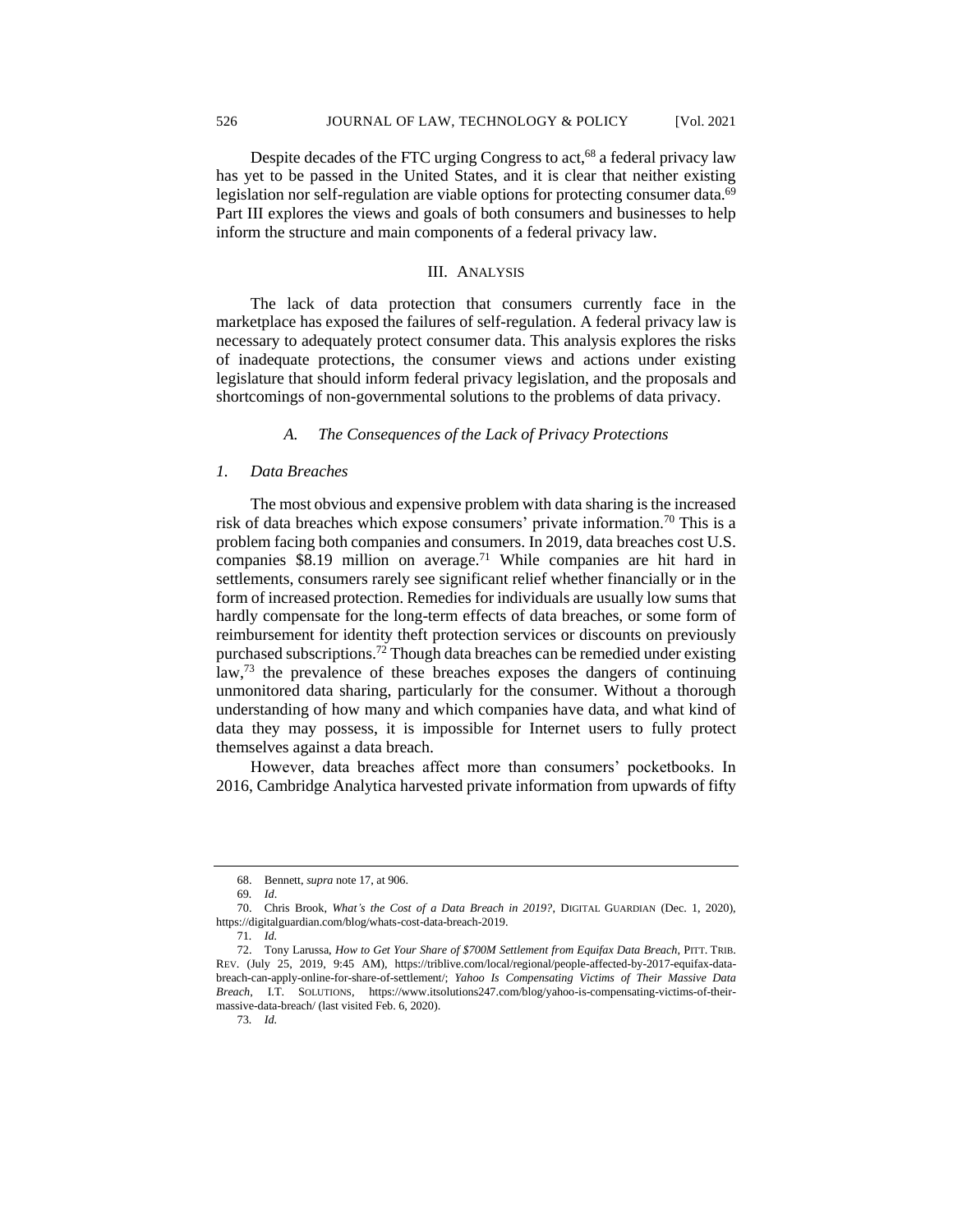million Facebook users without their permission.<sup>74</sup> This information was used by the 2016 and 2020 Trump campaigns––even after questions arose surrounding the ethical and legal nature of Cambridge Analytica's activities in 2014—to design target audiences for digital ads and fundraising, modeling voter turnout, and determining campaign locations.<sup>75</sup> Cambridge Analytica's CEO claimed that these practices had a significant influence on the 2016 election. 76 Additionally, Facebook was the main source of misinformation regarding the 2020 election.<sup>77</sup> Misinformation, Facebook admits, is largely based on data collected from the vast amounts of user data this social media company holds.<sup>78</sup> The lack of federal data privacy legislation leaves open the possibility that national or international actors may threaten democracy by using data that are traded and shared without user knowledge or consent.

#### *2. Social Norm Nudges*

Although Facebook claimed that data were improperly collected in the Cambridge Analytica scandal,<sup>79</sup> Facebook has continued to make unpopular decisions about sharing user data.<sup>80</sup> In 2018, data-sharing arrangements between the social media giant and Spotify, Amazon, and Netflix (among others) were revealed, and the public learned that these companies had access to personal data far beyond what had been previously disclosed.<sup>81</sup> In 2021, WhatsApp (a Facebook company) released a new privacy policy that prompted massive outrage against the app collecting activity logs, device and connection logs, location data, and interactions with business accounts.<sup>82</sup> As a result, even more data on users has likely been accumulated by countless data brokers.<sup>83</sup>

The more data is accumulated and shared, the more pressing these privacy concerns become as almost any behavior can be motivated by data manipulation.

<sup>74.</sup> Matthew Rosenberg et al., *How Trump Consultants Exploited the Facebook Data of Millions*, N.Y. TIMES (Mar. 17, 2018), https://www.nytimes.com/2018/03/17/us/politics/cambridge-analytica-trumpcampaign.html.

<sup>75</sup>*. Id.*

<sup>76.</sup> Eric Auchard & David Ingram, *Cambridge Analytica CEO Claims Influence on U.S. Election, Facebook Questioned*, REUTERS (Mar. 20, 2018), https://www.reuters.com/article/us-facebook-cambridgeanalytica/cambridge-analytica-ceo-claims-influence-on-u-s-election-facebook-questioned-idUSKBN1GW1SG.

<sup>77.</sup> Isabelle Lee & Sarah Frier, *Most US Voters See Misinformation Online and Many Believe It*, BLOOMBERG (Oct. 26, 2020, 9:16 AM), https://www.bloomberg.com/news/articles/2020-10-26/most-u-svoters-see-misinformation-online-and-many-believe-it.

<sup>78</sup>*. See generally* Nick Statt, *Facebook Will Let Researchers Study How Advertisers Targeted Users with Political Ads Prior to Election Day*, VERGE (Jan. 25, 2021, 1:36 PM), https://www.theverge.com/ 2021/1/25/22248806/facebook-us-2020-election-data-research-political-ad-targeting (stating that Facebook's user data has been utilized to target certain demographics).

<sup>79.</sup> John Constine, *Cambridge Analytica Denies Accessing Data on 87M Facebook Users…Claims 30M*, TECHCRUNCH (Apr. 4, 2018, 5:39 PM), https://techcrunch.com/2018/04/04/cambridge-analytica-30-million/.

<sup>80.</sup> Alexis Madrigal, *Facebook Didn't Sell Your Data; It Gave It Away*, ATLANTIC (Dec. 19, 2018), https://www.theatlantic.com/technology/archive/2018/12/facebooks-failures-and-also-its-problems-leakingdata/578599.

<sup>81</sup>*. Id.* 

<sup>82.</sup> Daniel Cooper, *WhatsApp Reassures Users It Can't Read Their Messages*, ENGADGET (Jan. 12, 2021), https://www.engadget.com/whatsapp-privacy-policy-changes-statement-encryption-surveillance-172224753.html.

<sup>83.</sup> Lily Hay Newman, *WhatsApp Has Shared Your Data with Facebook for Years, Actually*, WIRED (Jan. 8, 2021, 1:52 PM), https://www.wired.com/story/whatsapp-facebook-data-share-notification.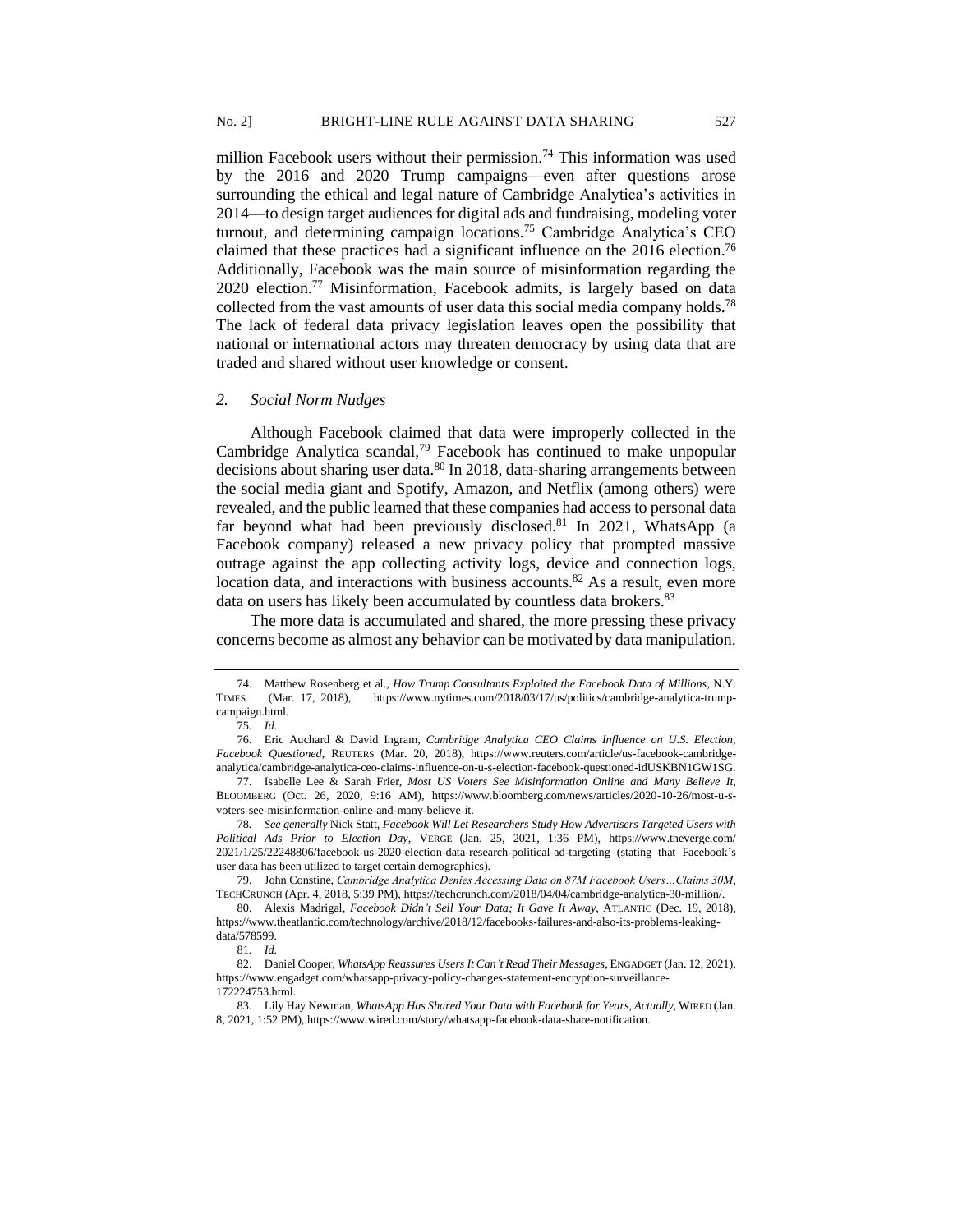"Social norm nudges," or widespread inducement of particular decisions, can influence decisions from which clothes to buy to whom to vote for in elections.<sup>84</sup> Nudges are informed not only by the type of data-sharing mentioned above, but also by social media practices such as "social listening." Social listening is the process of analyzing social media pages to create a robust profile of the user as a consumer.<sup>85</sup> Though many sites consider social listening a legitimate business practice,<sup>86</sup> the uses of this privacy intrusion are shocking. For example, social listening can be used for determining credit risks and setting loan interest rates.<sup>87</sup> Invasive collection and sharing tactics are said to support local or small businesses and their ability to provide marketing; <sup>88</sup> however, some experts believe that the efficacy of Internet marketing is a wholly unexplored idea, and the bubble will soon pop.<sup>89</sup> The benefits of social listening and online advertising may not be worth it when compared to the cost of data breaches, weakening democracy, and widespread concern about manipulating behavior.<sup>90</sup>

Anna Wiener, in her memoir *Uncanny Valley*, details the specificity in which data can be used to find and influence users:

Data could be segmented by anything an app collected—age, gender, political affiliation, hair color, dietary restrictions, body weight, income bracket, favorite movies, education, kinks, proclivities—plus some IP-based defaults, like country, city, cell phone carrier, device type, and a unique identification code. If women in Boise were using an exercise app primarily between the hours of nine and eleven in the morning—only once a month, mostly on Sunday, and for an average of twenty-nine minutes—the software could know . . . . All customers had to do was run a report; all they had to do was ask.<sup>91</sup>

# *3. Data and Civil Rights*

Beyond feelings of general creepiness and upset at this war between seemingly powerless consumers and manipulative organizations, there is a civil rights crisis underlying issues of data privacy. Privacy issues are exacerbated in low-income communities, having a disparate effect on communities of color.<sup>92</sup>

92. PEW,*supra* note 6. For an exploration of the harms of extreme privacy,see Michele Gilman & Rebecca Green, *The Surveillance Gap: The Harms of Extreme Privacy and Data Marginalization*, 42 N.Y.U. REV. L. &

<sup>84</sup>*. See generally* Yifat Nahmais et al., *Privacy Preserving Social Norm Nudges*, 26 MICH. TECH. L. REV. 43 (2019) (explaining the possibilities and implications of social norm nudges).

<sup>85.</sup> Tene & Polonetsky, *supra* note 66, at 62.

<sup>86</sup>*. See* Swetha Amaresan, *What Is Social Listening and Why Is It Important?*, HUBSPOT BLOG, https://blog.hubspot.com/service/social-listening (last visited Feb. 6, 2020) (suggesting that businesses integrate social listening as part of their marketing strategy).

<sup>87.</sup> Tene & Polonetsky, *supra* note 66, at 62.

<sup>88.</sup> Bart de Langhe & Stefano Puntoni, *Facebook's Misleading Campaign Against Apple's Privacy Policy*, HARV. BUS. REV. (Feb. 2, 2021), https://hbr.org/2021/02/facebooks-misleading-campaign-againstapples-privacy-policy.

<sup>89.</sup> Gray Area, *Subprime Attention Crisis: Advertising and the Time Bomb at the Heart of the Internet*, YOUTUBE (Oct. 12, 2020), https://www.youtube.com/watch?v=X9dlJ4sHfSk [hereinafter Subprime Attention Crisis].

<sup>90</sup>*. Id*.

<sup>91.</sup> ANNA WIENER, UNCANNY VALLEY: A MEMOIR 43 (MCD 2020).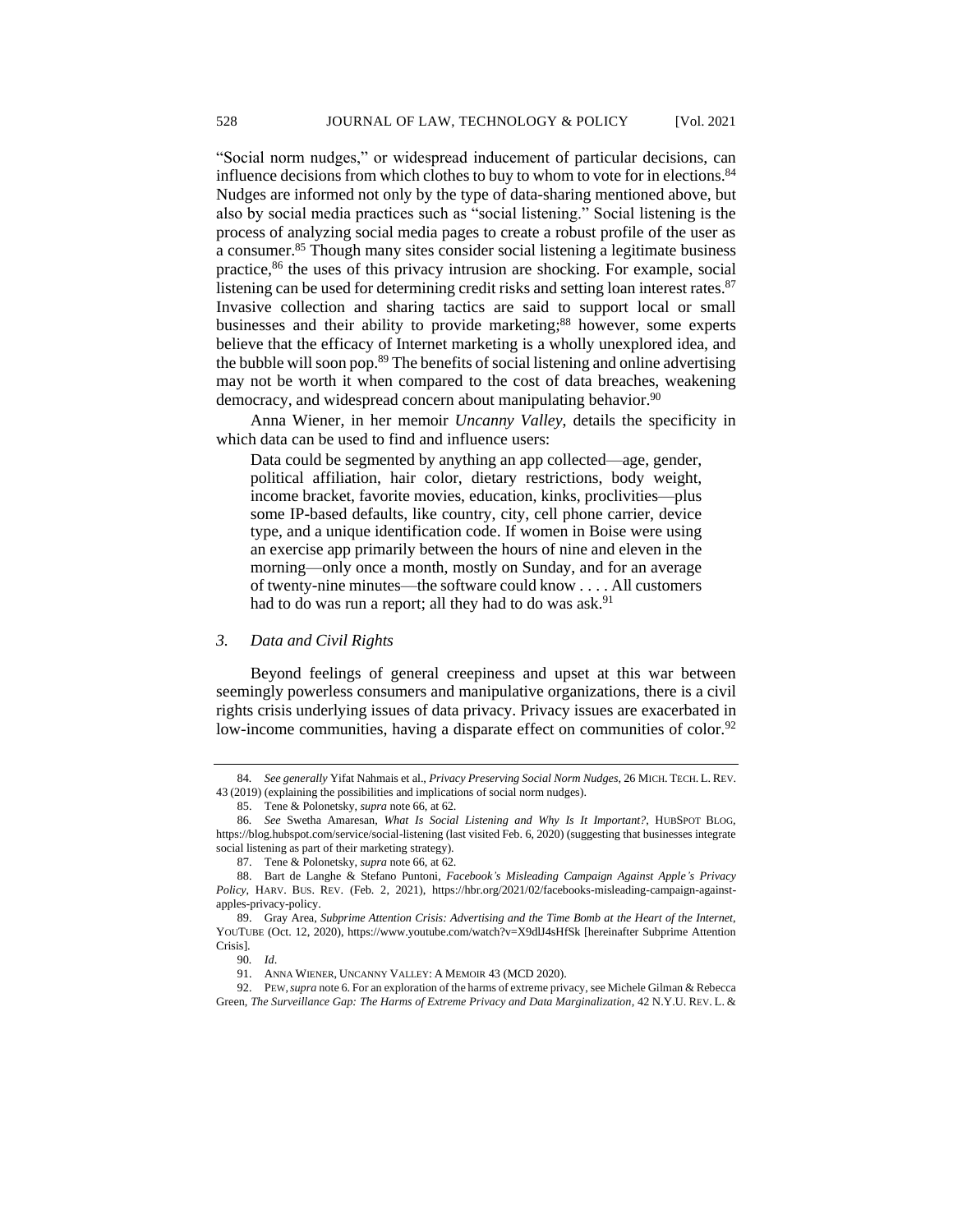For example, Black adults are roughly three times as likely as white or Hispanic counterparts to say someone has taken over their social media account or email address in the past year.<sup>93</sup> Black adults are also more likely to report credit fraud.<sup>94</sup> Beyond race-based discrimination, privacy violations exploit gender norms, economic disparity, and agism: low-income individuals are targeted for predatory marketing campaigns,<sup>95</sup> women are excluded from job opportunities,<sup>96</sup> and young students visiting college websites are targeted for massive, highinterest loans.<sup>97</sup>

Disparity appears even at the hardware level. Android devices, made by Google, do not encrypt data stored on the device by default, nor did Android's text messaging app use encryption as of 2020. <sup>98</sup> By contrast, Apple markets to wealthy customers by offering device security and encryption.<sup>99</sup> Apple even uses privacy as a marketing tool, making broad claims of valuing privacy without exposing particulars.<sup>100</sup> As a result, the personal information of wealthy, predominantly white customers is protected, while those in vulnerable communities do not have access to such protection.<sup>101</sup>

Clearly there are significant risks to maintaining the status quo of unbridled data collection. Though consumers may not be aware of all these risks, one can glean a significant amount of information about the types of protection they might seek from survey attitudes and actions taken under existing privacy statutes that may inform a blueprint for a federal privacy law.

### *B. Learning from American Consumers*

#### *1. Consumer Opinions*

Despite severe political turmoil,<sup>102</sup> bipartisan support for privacy legislation in the United States evinces the urgent need for a broad federal privacy law. In 2019, 79% of voters believed Congress should prioritize crafting a bill to protect user privacy.<sup>103</sup> This number includes 83% of Democrats and

SOC. CHANGE 253, 254–55 (2018) ("[M]arginalized people experience privacy differently than most Americans. Specifically, they experience privacy extremes . . . .").

<sup>93.</sup> PEW,*supra* note 6.

<sup>94</sup>*. Id.* (showing 12% of Black adults reporting credit fraud compared to 7% of Hispanic adults and 4% of white adults).

<sup>95.</sup> Michele E. Gilman, *Five Privacy Principles (from the GDPR) the United States Should Adopt to Advance Economic Justice*, 52 ARIZ. ST. L.J. 368, 371 (2020).

<sup>96</sup>*. Id.* at 379.

<sup>97</sup>*. Id.* at 382.

<sup>98.</sup> Christopher Soghoian, *Your Smartphone Is a Civil Rights Issue*, TED (June 2016), https://www.ted.com/talks/christopher\_soghoian\_your\_smartphone\_is\_a\_civil\_rights\_issue/transcript. 99*. Id.*

<sup>100</sup>*. See, e.g.*, Apple, *Privacy. That's iPhone. – Over Sharing*, YOUTUBE (Sept. 3, 2020), https://www.youtube.com/watch?v=-l61NE0eqkw.

<sup>101</sup>*. Id.*

<sup>102.</sup> Lauren Leatherby et al., *How a Presidential Rally Turned into a Capitol Rampage*, N.Y. TIMES (Jan. 12, 2021), https://www.nytimes.com/interactive/2021/01/12/us/capitol-mob-timeline.html.

<sup>103.</sup> Sam Sabin, *Most Voters Say Congress Should Make Privacy Legislation a Priority Next Year*, MORNING CONSULT (Dec. 18, 2019, 12:01 AM), https://morningconsult.com/2019/12/18/most-voters-saycongress-should-make-privacy-legislation-a-priority-next-year.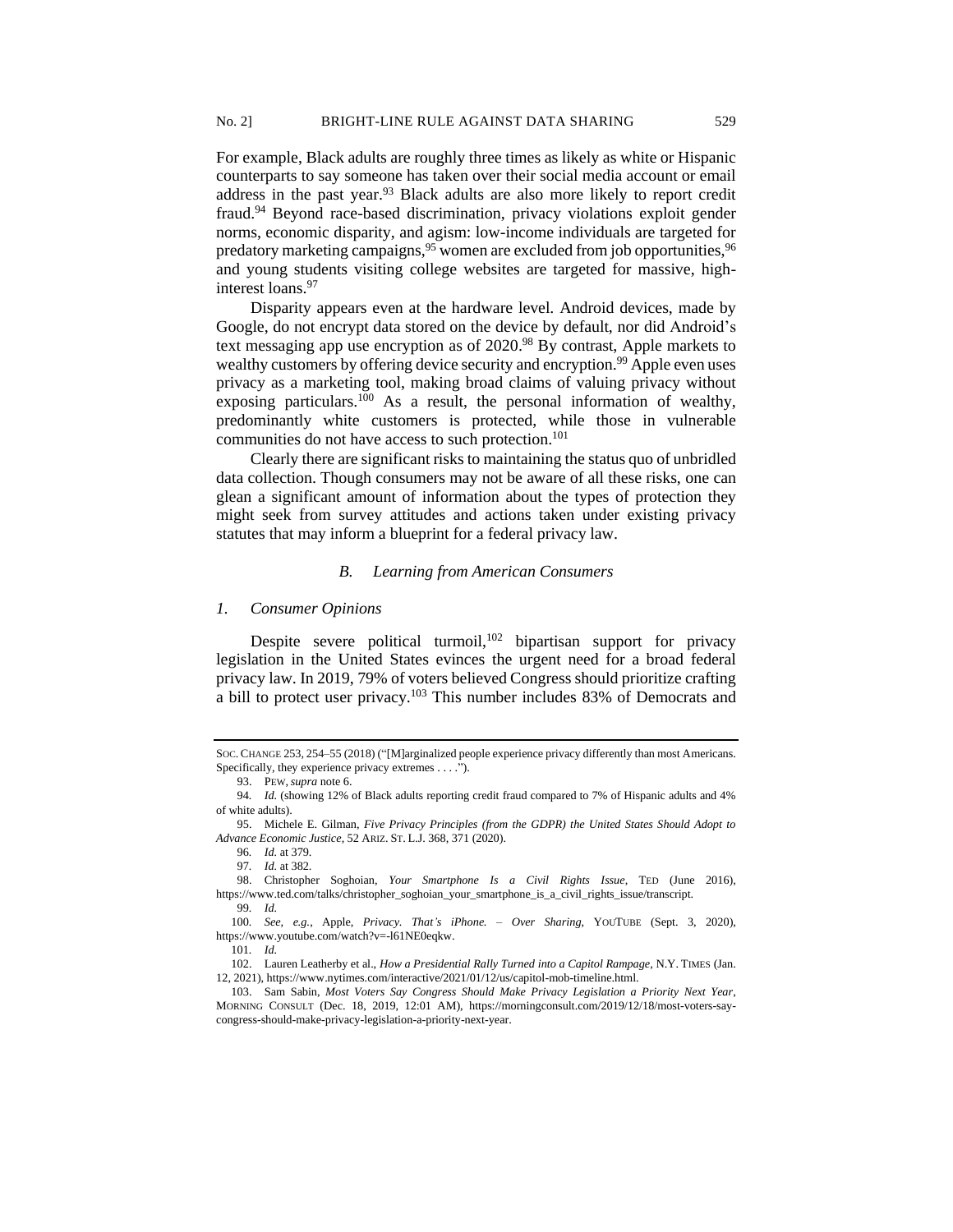82% of Republicans.<sup>104</sup> Although privacy may not be at the top of the Biden administration's agenda,<sup>105</sup> the crucial timing of this overlap in political support should not be ignored.

American consumers have not been ignorant to the increasingly concerning implications of a lack of data privacy—current attitudes are characterized by awareness and concern.<sup>106</sup> In 2019, 79% of Americans were concerned about the way that companies use their data.<sup>107</sup> More specifically, 81% of American consumers understand that they have little or no control over the amount of data companies collect from them.<sup>108</sup> The same percentage believe that the risks of private companies collecting private data do not outweigh the benefits.<sup>109</sup>

This concern may be motivated by a lack of understanding: 60% of respondents had little to no understanding of how data collected by companies are used.<sup>110</sup> Though consumers may not understand how data are collected, they are obviously concerned about the immediate and long-term implications of the current collection and sharing practices.<sup>111</sup>

Americans believe that they are unprotected by legislation.<sup>112</sup> 69% of consumers said they are not confident that companies use data in ways with which users are comfortable, and 75% are not confident that companies would be held accountable by the government if companies misuse consumer data.<sup>113</sup> These numbers suggest the need for protection on a federal level comes down to a balance of power: consumers do not know how companies use their data, they do not trust companies to use it in ethical ways, and they do not believe that there will be accountability when data use crosses a line.<sup>114</sup> This lack of accountability and trust must be remedied by a federal privacy law.

This power imbalance can be characterized by the concept of "privacy resignation," or reconciling a desire to control the information digital entities have with an overwhelming feeling of the inability to do so.<sup>115</sup> In a 2015 survey, 58% of respondents showed resignation based on their agreement with two statements: "I want control over what marketers can learn about me online" and "I've come to accept that I have little control over what marketers can learn about me online."<sup>116</sup> Although a majority of Americans are aware of the ways in which companies collect their data and express a desire to have more control

<sup>104</sup>*. Id.*

<sup>105</sup>*. See* Alana Abramson & Brian Bennett, *Inside Joe Biden's Agenda for His First 100 Days*, TIME (Jan. 21, 2021), https://time.com/5931852/joe-biden-100-days/ (mentioning no attempts to address digital privacy in President Biden's first 100 days).

<sup>106.</sup> PEW,*supra* note 6.

<sup>107</sup>*. Id.*

<sup>108</sup>*. Id.*

<sup>109</sup>*. Id.*

<sup>110</sup>*. Id.*

<sup>111</sup>*. Id.*

<sup>112</sup>*. Id.*

<sup>113</sup>*. Id.*

<sup>114</sup>*. Id.*

<sup>115.</sup> Draper & Turow, *supra* note 35, at 1824; JOSEPH TUROW, MICHAEL HENNESSY &NORA DRAPER, THE TRADEOFF FALLACY: HOW MARKETERS ARE MISREPRESENTING AMERICAN CONSUMERS AND OPENING THEM UP TO EXPLOITATION 3 (2015) [hereinafter TRADEOFF FALLACY].

<sup>116.</sup> Draper & Turow, *supra* note 35, at 1824.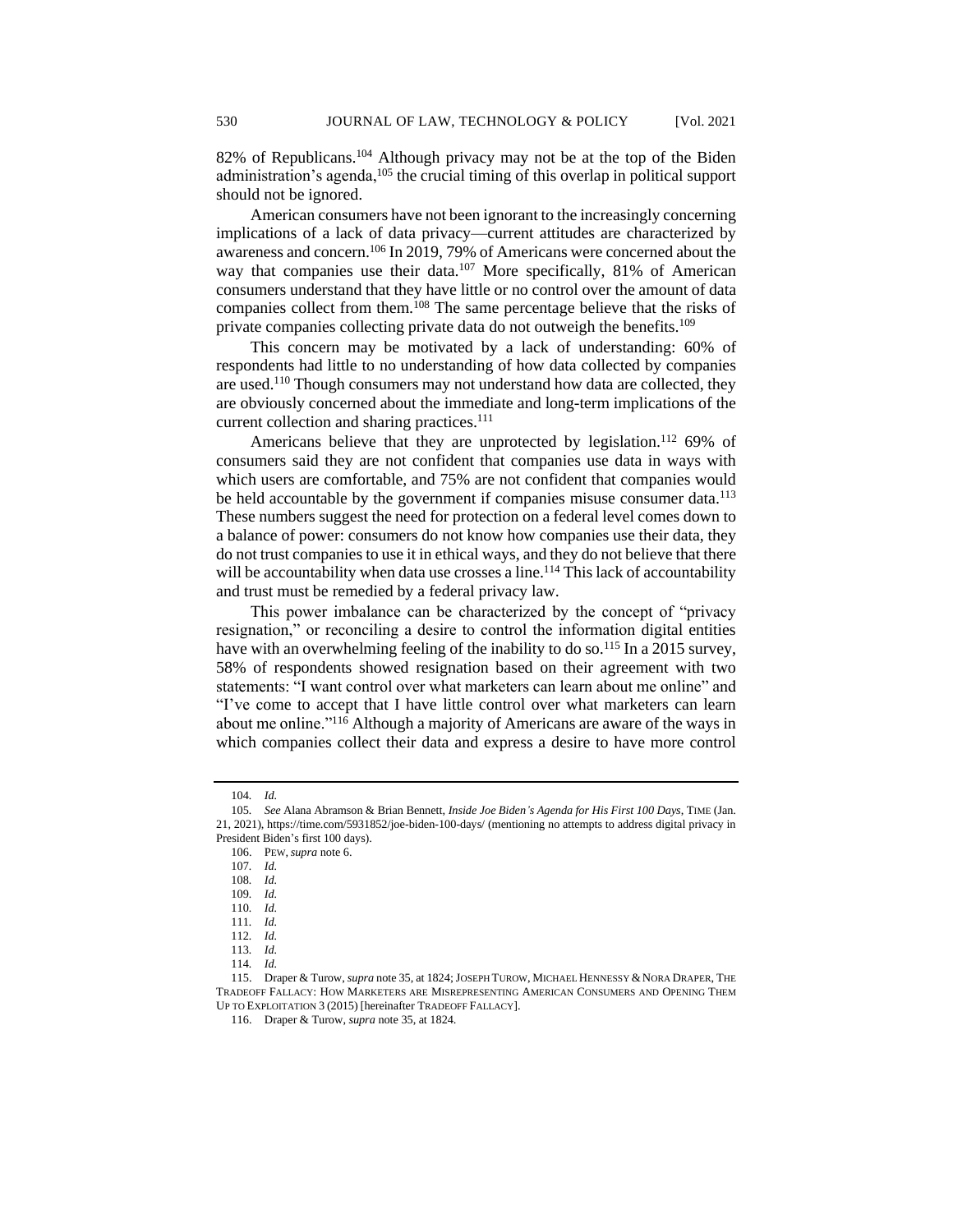over the spread of that data, they also carry a pervasive sense of hopelessness that they ultimately will never have any control over it. $117$ 

This resignation explains the privacy paradox, or the cognitive dissonance between attitudes towards privacy and actions to protect privacy.<sup>118</sup> For example, American consumers who are concerned with the protection of their privacy are not often likely to engage in privacy-protective behaviors, even engaging in risky behaviors such as voluntarily disclosing critical personal information on social media sites.<sup>119</sup> While some argue that this type of behavior signals that consumers do not actually care about privacy and regulations should be lessened,<sup>120</sup> it is more helpful to think about this "paradox" as informative for the way legislation should move forward.<sup>121</sup>

The privacy paradox is less of an indication that consumers do not actually care about privacy and more a product of a lack of options that do not involve significant technical literacy. The privacy paradox is buttressed by privacy protection models of self-management, as encompassed by existing legislation such as the California Consumer Privacy Act and the right to opt out.<sup>122</sup> But this approach to privacy management and data control presupposes a knowledge of the types of and ways in which data are collected.<sup>123</sup> Daniel Solove compares privacy self-management, such as consent boxes and cookie switches, to "doling out yet more homework, heaping on more tasks that people lack the time or ability to do."<sup>124</sup> An overall privacy protection strategy that is fully based on self-management will not be fully adequate to address these concerns.

Interestingly, there is one area in which Americans have voiced significant aversion to sharing data. During the COVID-19 crisis, public attitudes toward contact tracing apps have been generally negative—people do not trust companies to use their data.<sup>125</sup> In a survey taken June of 2020, 71% of respondents would not use contact tracing apps, primarily out of concern for their personal privacy and a lack of trust in companies like Apple and Google.<sup>126</sup> But contact tracing was essential in containing the virus in other countries that returned to "normal" much faster than the United States.<sup>127</sup> With better tools to protect individual privacy, a widespread aversion to contact tracing may not have been such a significant issue in containing the spread of COVID-19 in 2020 and may have led to a better balance of protecting public health and

125. Jessica Rich, *How Our Outdated Privacy Laws Doomed Contact-Tracing Apps*, BROOKINGS (Jan. 28, 2021), https://www.brookings.edu/blog/techtank/2021/01/28/how-our-outdated-privacy-laws-doomed-contacttracing-apps.

126*. Id.*

127*. See generally* April Xiaoyi Xu, *But What If Big Brother Saves Lives? Comparative Digital Privacy in the Time of Coronavirus*, 54 CREIGHTON L. REV. 147 (2020) (laying out a thorough investigation on global contact tracing effort and the effect of COVID-19 on privacy).

<sup>117</sup>*. Id.*

<sup>118</sup>*. Id.* at 1825.

<sup>119.</sup> Young Min Baek, *Solving the Privacy Paradox: A Counter-Argument Experimental Approach*, 38 COMPUT. HUM. BEHAV. 33, 34 (June 11, 2014).

<sup>120.</sup> Solove, *supra* note 49, at 11.

<sup>121</sup>*. Id.* at 33.

<sup>122</sup>*. Id.* at 30 n.151, 46.

<sup>123</sup>*. Id.* at 46.

<sup>124</sup>*. Id.* at 49.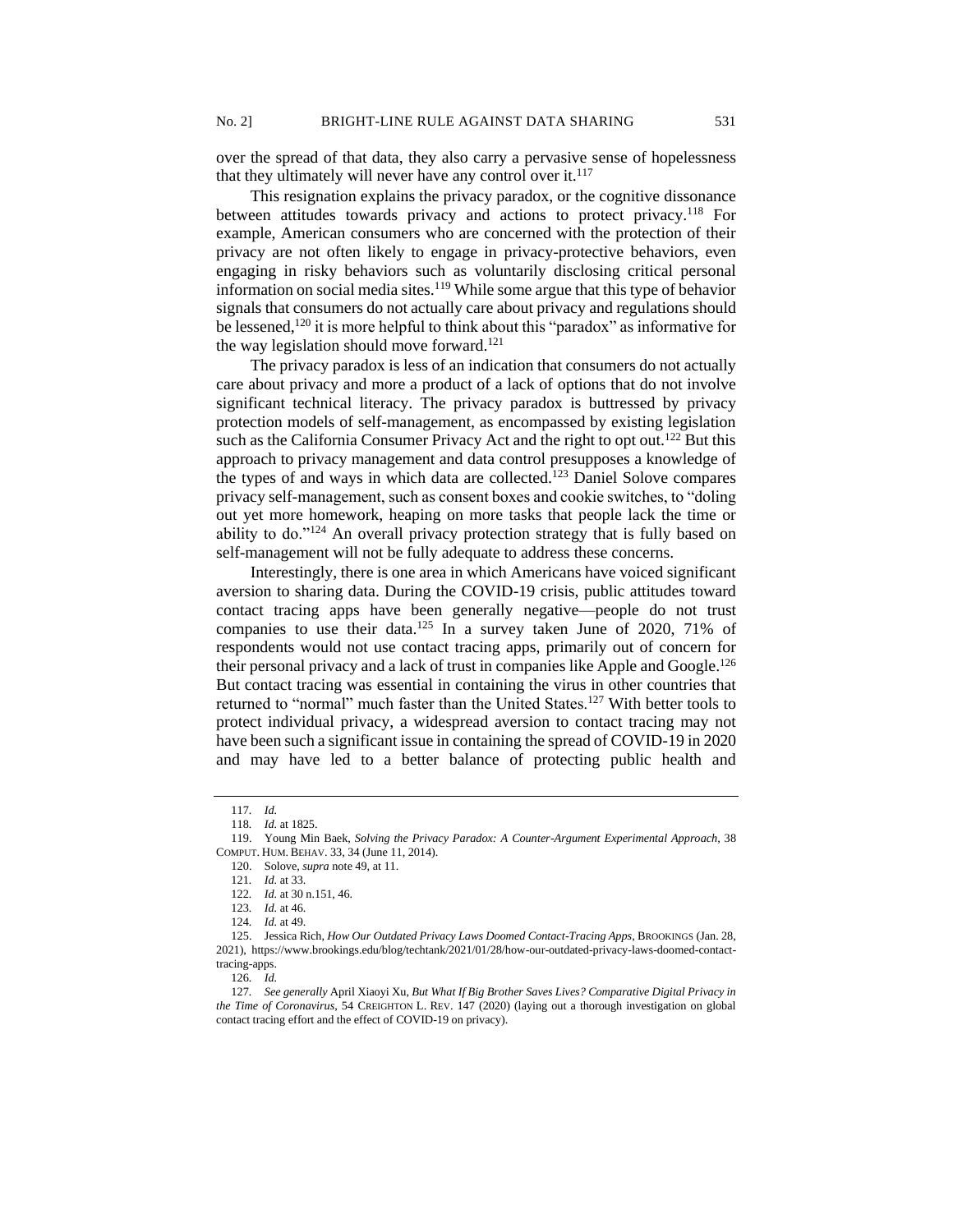quarantining.<sup>128</sup> Had Congress acted sooner, the COVID-19 experience in the United States could have gone very differently.

## *2. Consumer Actions Under Existing Privacy Legislation*

Despite its shortcomings, the California Consumer Privacy Act (CCPA) has been an interesting experiment in scalable privacy legislation. Consumers' actions under the CCPA seem to match the concerns evinced by their attitudes: by the seven-month mark after the CCPA went into effect, fifty lawsuits had been filed citing the CCPA as grounds for recovery, several of which were class actions.<sup>129</sup> However, as the CCPA only allows a private right of action when personal information has been shared as result of a breach, this litigation does not necessarily protect forward-looking privacy concerns.<sup>130</sup>

For example, in *Guzman v. RLI Corp.*, the plaintiffs were denied an injunction to prevent the defendant from disclosing sensitive immigration information because, according to the court, there was "no emergency shown as to the general claim that there is an immediate, material risk that Defendants will disclose confidential information about the Plaintiff or putative class members in some other manner."<sup>131</sup> In contrast, *Stasi v. Inmediata Health Group* survived a motion to dismiss under the CCPA because the plaintiffs' information "was viewed by unauthorized persons."<sup>132</sup> *Stasi* also suggests that plaintiffs need not prove theft or unauthorized access to plead a plausible violation of the CCPA, yet this lack of proof seemed to bar the claims in *Guzman.*<sup>133</sup> There are several pending suits citing the CCPA as grounds for remedy, many of which include allegations of using or sharing personally identifiable information without providing required notice.<sup>134</sup>

Though the CCPA is the broadest existing piece of privacy legislation among the states,<sup>135</sup> there are other pieces of legislation that protect particular types of digital privacy that can inform a federal privacy law blueprint. For example, Illinois passed the Biometric Information Privacy Act (BIPA) in 2008, an act that regulated the use of biometric data.<sup>136</sup> Specifically, biometric data refers to "a retina or iris scan, fingerprint, voiceprint, or scan of hand or face

<sup>128</sup>*. Id.* 

<sup>129.</sup> Mark S. Melodia, Ashley L. Shively & Mark H. Francis, *Litigating the CCPA in Court*, HOLLAND & KNIGHT ALERT (July 22, 2020), https://www.hklaw.com/en/insights/publications/2020/07/litigating-the-ccpain-court.

<sup>130</sup>*. Id.* 

<sup>131.</sup> Guzman v. RLI Corp., No. LA CV20-08318 JAK (ASx), 2020 WL 6815026, at \*2 (C.D. Cal. Oct. 6, 2020).

<sup>132.</sup> Stasi v. Inmediata Health Grp. Corp., No. 19CV2353 JM (LL), 2020 WL 6799437, at \*909 (S.D. Cal. Nov. 19, 2020).

<sup>133</sup>*. See id.* at \*924 ("Moreover, Inmediata does not point to any authority requiring Plaintiffs to plead theft or unauthorized access in order to plead a plausible violation of the CCPA."); *cf. Guzman*, 2020 WL 6815026, at \*2 ("Based on the present record, Plaintiff has not shown the need for emergency injunctive relief to prevent immediate and irreparable harm.").

<sup>134</sup>*. See, e.g.,* Taylor v. Zoom, No. 5:20-cv-02170 (N.D. Cal. filed Mar. 31, 2020); Rios v. Zoom, No. 5:20-cv-03670 (N.D. Cal. filed June 2, 2020).

<sup>135.</sup> Stuart D. Levi & James S. Talbot, *California Enacts Sweeping New Privacy Law,* SKADDEN (July 11, 2018), https://www.skadden.com/insights/publications/2018/07/california-enacts-sweeping-new-privacy-law.

<sup>136.</sup> 740 ILL. COMP. STAT. 14/1.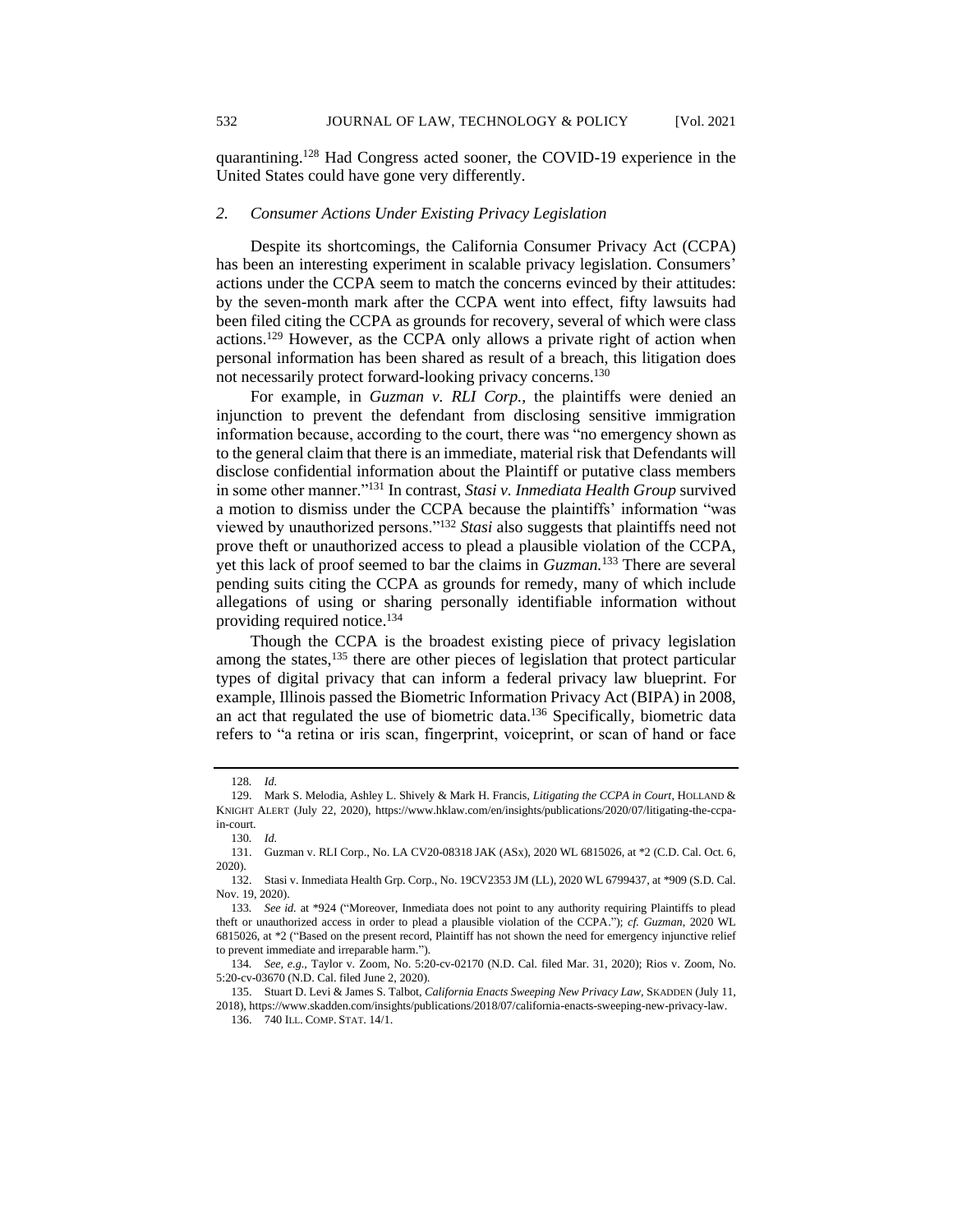geometry."<sup>137</sup> BIPA has resulted in hefty penalties against noncompliant companies, with the biggest recovery to date in the form of a settlement for \$650 million against Facebook for its facial recognition technology used in the "tag suggestions" feature.<sup>138</sup> In addition to providing payouts of \$200–\$400 per class member,<sup>139</sup> Judge Donato allowed the case to settle because of Facebook's remedial measure of globally changing its facial recognition to an opt-in default setting.<sup>140</sup> Although BIPA only applies to biometric privacy, expensive settlements like the one with Facebook, as well as BIPA's ongoing popularity with the plaintiffs' bar, suggest that social media giants will no longer go completely unchecked as they continue to exploit user data.

Though not necessarily a direct protection for consumers, Vermont passed a "data broker" registry law in 2018.<sup>141</sup> This law requires data brokers, or business units that "knowingly collect[] and sell[] or license[] to third parties the brokered personal information of a consumer with whom the business[es] do[] not have a direct relationship,"<sup>142</sup> to register with the state.<sup>143</sup> While the law requires these businesses to identify whether or not consumers can opt out, it does not require data brokers to give consumers the option to opt out or delete their data.<sup>144</sup> This law is not simply on the books—Vermont's Attorney General filed a suit against Clearview AI in 2020 for violating the statute.<sup>145</sup> While a registry is one step in illuminating an opaque industry of data sharing, it is still unclear whether consumers will embrace this method.

Outside of the United States, there is another piece of significant legislation that must be considered as another case study in consumer actions under privacy law. In 2016, the EU adopted the General Data Protection Regulation (GDPR) which went into effect in 2018.<sup>146</sup> This sweeping legislation changed the privacy landscape overnight and resulted in an endless pinging of email inboxes full of new, updated privacy policies.<sup>147</sup> Three years later, it continues to shed light on the disparity of protections between EU and U.S. consumers. The GDPR contains core rights for EU consumers that most U.S. consumers do not yet enjoy—except Californians who enjoy certain rights under the CCPA.<sup>148</sup> Notably, these rights include the right to be informed of when and how data are

<sup>137.</sup> 740 ILL. COMP. STAT. 14/10.

<sup>138.</sup> Blank Rome, *Impact of Facebook \$650 Million Patel BIPA Settlement*, BIOMETRIC UPDATE (Aug. 20, 2020), https://www.biometricupdate.com/202008/impact-of-facebook-650-million-patel-bipa-settlement. 139. FACEBOOK BIOMETRIC INFORMATION PRIVACY LITIGATION,

http://www.facebookbipaclassaction.com (last visited Sept. 27, 2020).

<sup>140.</sup> Rome, *supra* note 138.

<sup>141.</sup> Steven Melendez, *A Landmark Vermont Law Nudges Over 120 Data Brokers Out of the Shadows,* FAST COMPANY (Mar. 2, 2019), https://www.fastcompany.com/90302036/over-120-data-brokers-inch-out-ofthe-shadows-under-landmark-vermont-law.

<sup>142.</sup> 9 V.S.A. § 2430(4).

<sup>143.</sup> Melendez, *supra* note 141.

<sup>144</sup>*. Id.* 

<sup>145.</sup> Divonne Smoyer, Samuel F. Cullari & Alexis Cocco, *Vermont Attorney General Brings First Data Broker Enforcement Action*, REED SMITH TECH. L. DISPATCH (Mar. 17, 2020), https://www.technologylawdispatch.com/2020/03/privacy-data-protection/vermont-attorney-general-bringsfirst-data-broker-enforcement-action.

<sup>146.</sup> Commission Regulation 2016/679, 2016 O.J. (L 119) 1.

<sup>147</sup>*. See id.* (requiring increased clarity of a privacy policy).

<sup>148</sup>*.* Gilman, *supra* note 95, at 413, 442.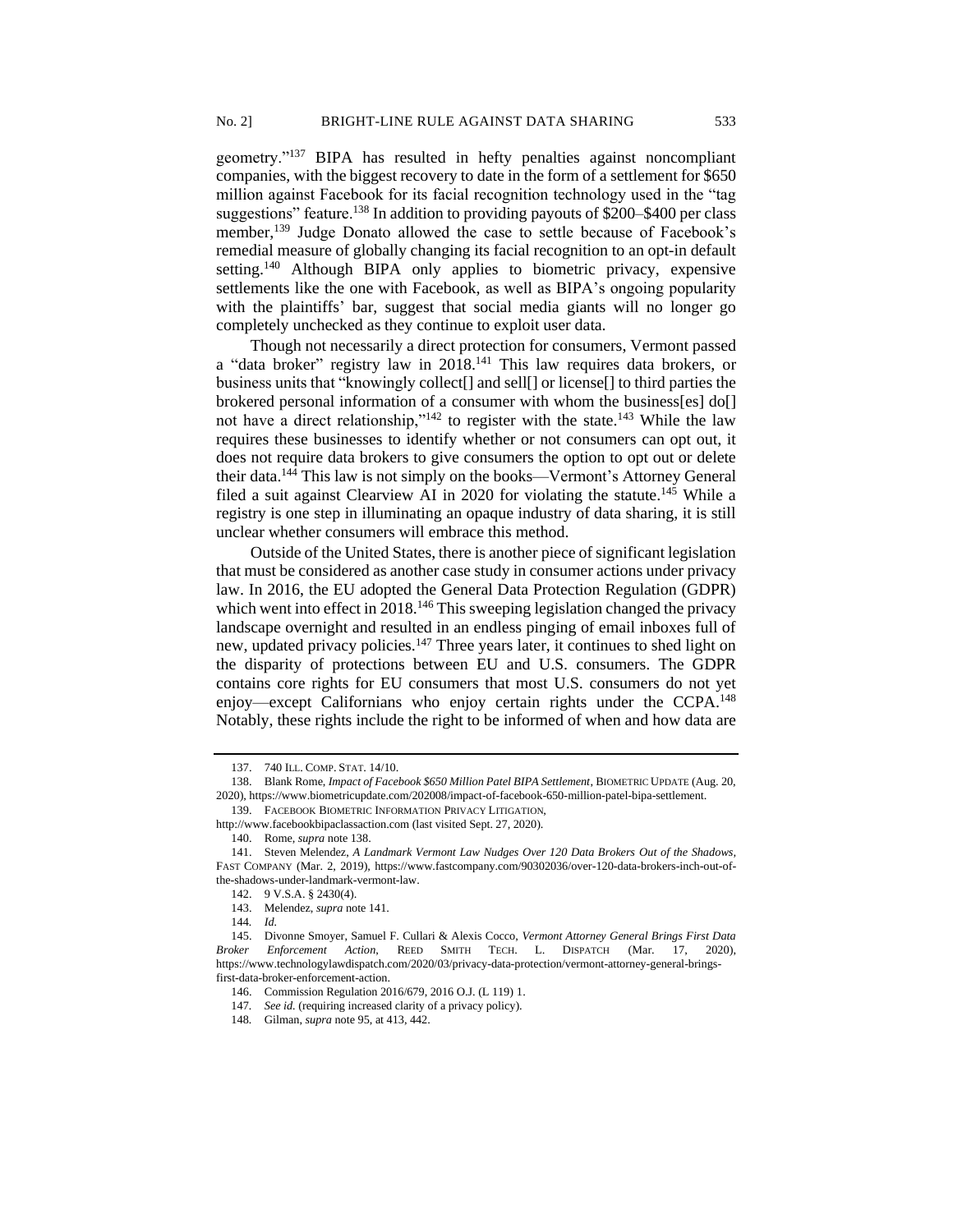being collected and processed, the right to withdraw consent to processing of personal data, and the right to be "forgotten" or to have personal data erased.<sup>149</sup>

The GDPR opened the floodgates for litigation in the EU.<sup>150</sup> The most notable of which is the famous Max Schrems suit against Facebook (one suit in a string of battles) accusing Facebook of coercing users into accepting their data privacy practices, filed just hours after the GDPR was passed.<sup>151</sup> Schrems' nonprofit organization, "noyb" (which stands for none of your business) zealously advocates for consumer rights under the GDPR.<sup>152</sup> Several other class actions have been filed in Europe in the post-Schrems litigation swell, with damages totaling in the millions against large companies such as Google and Facebook.<sup>153</sup> As litigation continues, the evolution of the GDPR will likely be a balancing act between consumer and corporate interests.

While American attitudes towards data privacy indicate a thus far failure of U.S. government to address issues of privacy, EU citizens' attitudes towards the GDPR illustrate its strengths and weaknesses. Despite non-profits like noyb, the general attitudes on an individual level toward the GDPR vary. In a Deloitte survey, 21–29% of EU users had no intention of exercising their rights under the GDPR, while up to 40% of respondents have either already taken advantage of the right or may use it in the future (percentages varying depending on the right).<sup>154</sup> Willingness to share information depends on the type of data as well: users are more willing to share information on consumption habits than health or wealth information.<sup>155</sup> These numbers may change as more individuals are educated on their rights—only about 80% of respondents were aware of the rights granted under the GDPR.<sup>156</sup> As time goes on and technical literacy increases across the board, more individuals may decide to opt out and take advantage of the rights awarded to them under the GDPR.

Presently, the biggest difference between the EU and the U.S. privacy laws is one of concept. Europeans consider privacy a human right that constrains both governments and private entities.<sup>157</sup> Though Americans seem to agree,<sup>158</sup> American governance has not yet embraced this through legislative solutions.<sup>159</sup>

<sup>149</sup>*. Id.* at 414.

<sup>150.</sup> Angelique Carson, *GDPR Ushers in Civil Litigation Claims Across the EU*, IAPP (Mar. 24, 2020), https://iapp.org/news/a/gdpr-ushers-in-civil-litigation-claims-across-the-eu.

<sup>151.</sup> Derek Scally, *Max Schrems Files First Case Under GDPR Against Facebook and Google*, IRISH TIMES (May 25, 2018, 6:15 AM), https://www.irishtimes.com/business/technology/max-schrems-files-firstcases-under-gdpr-against-facebook-and-google-1.3508177.

<sup>152</sup>*. Id.* 

<sup>153</sup>*. GDPR Fines and Penalties*, NATHAN TRUST, https://www.nathantrust.com/gdpr-fines-penalties (last visited Sept. 25, 2021).

<sup>154.</sup> DELOITTE, A NEW ERA FOR PRIVACY (2018), https://www2.deloitte.com/au/en/pages/risk/articles/ new-era-privacy.html.

<sup>155.</sup> M. Karampela et al., *Exploring Users' Willingness to Share Their Health and Personal Data Under the Prism of the New GDPR: Implications in Healthcare*, *in* 41ST ANN. INT'L CONF. IEEE ENG'G MED. & BIOLOGY SOC'Y 6509–6512 (July 2019), https://ieeexplore.ieee.org/abstract/document/8856550.

<sup>156</sup>*. Id.*

<sup>157</sup>*.* Gilman, *supra* note 95, at 413.

<sup>158.</sup> Nuala O'Connor, *Reforming the U.S. Approach to Data Protection and Privacy*, COUNS. ON FOREIGN RELS. (Jan. 30, 2018), https://www.cfr.org/report/reforming-us-approach-data-protection.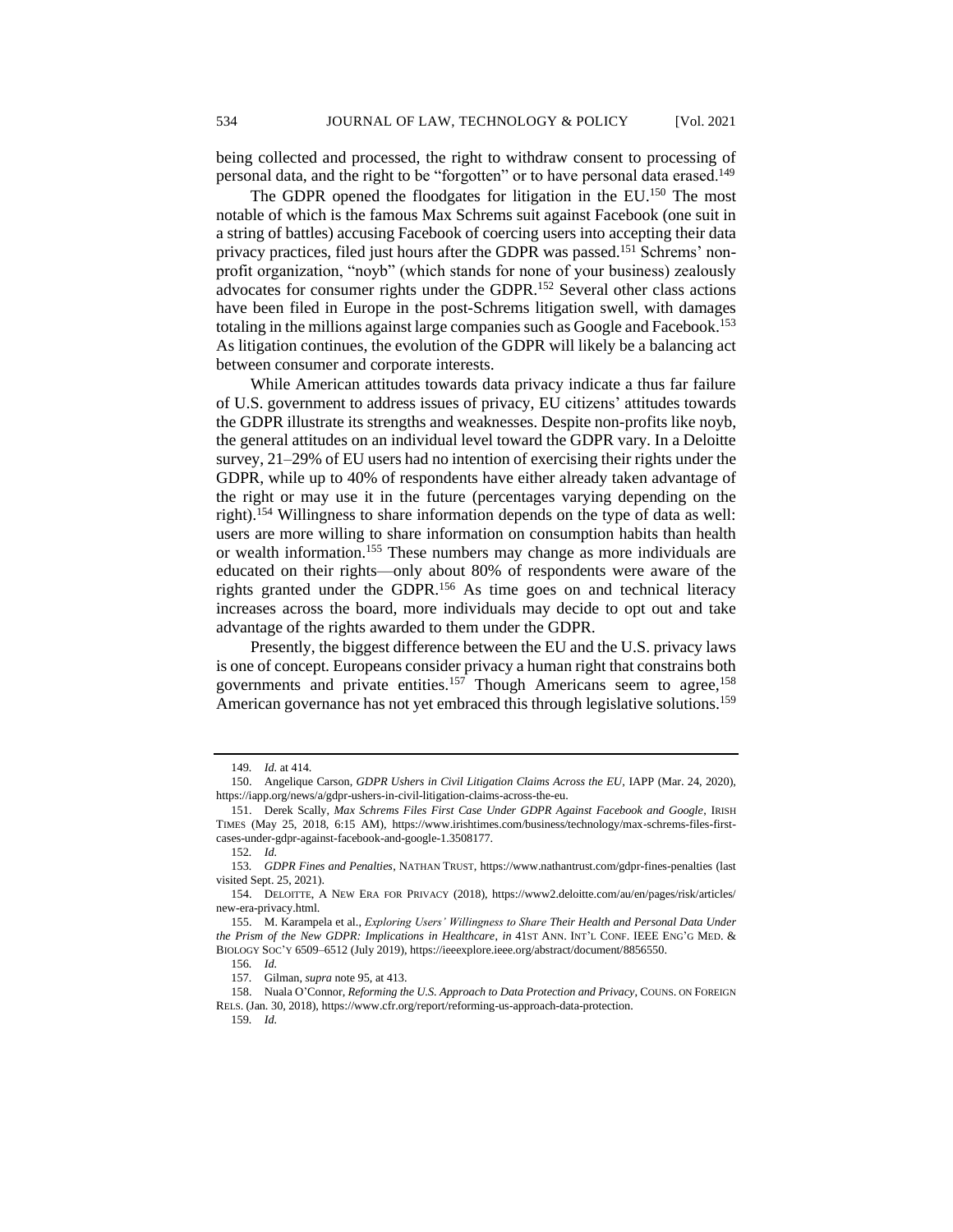Despite the existence of private solutions, Congress has still fallen short in terms of protecting consumer interests.<sup>160</sup>

## *C. Non-Legislative Technological Solutions and Their Shortcomings*

Though other solutions have been proposed to meet consumer desires for increased data protection, they have proven unsuccessful. Self-regulation has failed as a policy, and even if the suggestions below were to be legislated, they would still fall short.<sup>161</sup> Improved security of data still does not solve the problem of data autonomy.<sup>162</sup> Additionally, if proposed solutions put the onus of change on corporations, they will continue to act in their own self-interest, maintaining the existing regime of the shortcomings of self-regulation.<sup>163</sup>

One solution that has been proposed for creating adequate privacy protection through legislation is the requirement of "opt-in" over "opt-out" models of data sharing and consent.<sup>164</sup> Certain privacy scholars see opt-in models as a way to honor an individual's choice to avoid being subject to unconsented-to data sharing.<sup>165</sup> But toggling opt-in and opt-out buttons is simply another tool with which companies create the illusion of control.<sup>166</sup> The Internet should not become a series of obstacles that consumers are expected to research and choose before getting to the content they originally sought out from a supposedly swift and effective search engine. Creating more work for consumers is not the best way to address data privacy.

Other privacy advocates argue that individuals lack the necessary knowledge to make informed decisions on the consequences of opting into a marketing transaction.<sup>167</sup> In addition, users typically click through agreements without thoroughly reading them, frustrated by uninvited or unexpected interruptions to browsing activity.<sup>168</sup> This "solution" is hardly a solution at all, and it certainly does not solve the problem of comprehensiveness in data management processes.<sup>169</sup> It simply adds one more annoying button to click and assumes a level of technical literacy that not all consumers possess.

An opt-in model would also invite increased costs for small businesses who lack the capital and know-how to comply and might ultimately favor large

<sup>160</sup>*. Id.*

<sup>161.</sup> Katitza Rodriguez, *Data Protection Regulation and the Politics of Inoperability*, ELEC. FRONTIER FOUND. (Dec. 22, 2011), https://www.eff.org/deeplinks/2011/12/data-protection-regulation-and-politicsinteroperability.

<sup>162</sup>*. See Data Privacy vs Data Security [Definitions and Comparisons]*, DATA PRIV. MANAGER (Oct. 1, 2021), https://dataprivacymanager.net/security-vs-privacy (noting that data privacy and security are entirely different concepts and require different protections).

<sup>163</sup>*. See* ANA ISABEL SEGOVIA DOMINGO & NATHALIE DESMET VILLAR, SELF-REGULATION IN DATA PROTECTION 2 (2018) (explaining that self-regulation by companies is not working satisfactorily in the United States).

<sup>164.</sup> Joseph A. Tomain, *Online Privacy and the First Amendment: An Opt-In Approach to Data Processing*, 83 U. CIN. L. REV. 1, 11 (2014).

<sup>165</sup>*. Id.* 

<sup>166.</sup> Ari Ezra Waldman, *Privacy Law's False Promise*, 97 WASH. U. L. REV. 773, 811 (2020).

<sup>167.</sup> TRADEOFF FALLACY, *supra* note 115, at 7.

<sup>168.</sup> Tene & Polonetsky, *supra* note 66, at 75.

<sup>169</sup>*. Id.*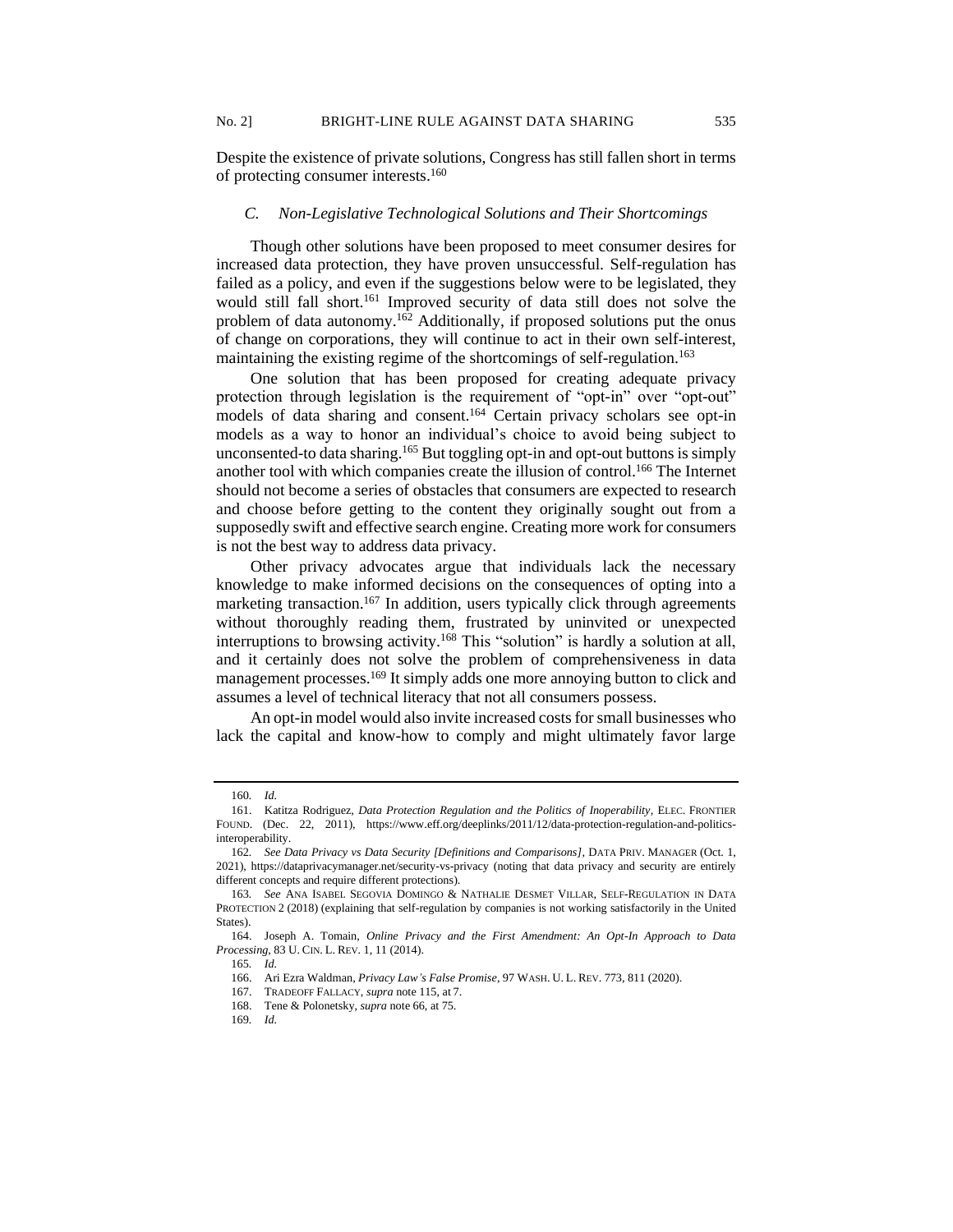companies who have the bandwidth to comply.<sup>170</sup> The CCPA recognizes this, and only requires businesses of certain sizes to comply.<sup>171</sup> However, when small businesses do not comply, they continue to put consumers at risk.<sup>172</sup> Privacy legislation should address the capabilities of both small and large companies, and should enable businesses of all sizes to protect consumer data.

Another proposed solution is the use of anonymization techniques that allow organizations to process an individual's information without sacrificing privacy.<sup>173</sup> However, this approach does not solve the issue of transparency, and ultimately does not protect an individual's privacy at all.<sup>174</sup> For example, Netflix's anonymization techniques were quickly de-anonymized by researchers at the University of Texas, which ultimately resulted in a lawsuit against the company for a violation of the Federal Video Privacy Protection Act.<sup>175</sup>

Consider device-fingerprinting as well: even when consumers have the option to opt out of tracking, other identifiers can give a person's identity away.<sup>176</sup> Because of the advanced technology available, de-identification techniques make even anonymized data vulnerable.<sup>177</sup> In the words of one reporter, "arguing that a customer record is 'anonymous' and thus does not constitute 'selling' data merely because it uses an IP address instead of a phone number as an identifier is simply an absolute falsehood in today's data drenched world."<sup>178</sup> Aggregation simply creates another minimal obstacle that is sure to be easily overcome by anyone who wants access to consumer data.

Differential privacy—a mathematical framework that adds uncertainty to data analysis—has been proposed as a solution to the weaknesses of anonymization techniques.<sup>179</sup> This solution is insufficient for several reasons. First, it still does not fix the problem of transparency for consumers. Adding more confusion to the way data are processed does not solve the problem of a lack of control over the way data are used and processed.<sup>180</sup> Second, the cost of such advanced computing programs may not be attainable for small businesses

<sup>170.</sup> Will Rinehart, *Opt-In Mandates Shouldn't Be Included in Privacy Laws*, AM. ACTION F. (Nov. 8, 2018), https://www.americanactionforum.org/insight/opt-in-mandates-shouldnt-be-included-in-privacy-laws.

<sup>171</sup>*. CCPA Compliance Guide*, VARONIS (June 17, 2020), https://www.varonis.com/blog/californiaconsumer-privacy-act-ccpa.

<sup>172</sup>*. See generally* Tomain, *supra* note 164 (explaining that compliance with opt-in provisions would protect consumer liberties and rights).

<sup>173.</sup> Nahmias, *supra* note 84, at 76.

<sup>174</sup>*. Anonymization*, IMPERVA, https://www.imperva.com/learn/data-security/anonymization (last visited Sept. 27, 2021).

<sup>175</sup>*. Id.*

<sup>176</sup>*. Your Data Is Shared and Sold . . . What's Being Done About It?,* KNOWLEDGE @ WHARTON (Oct. 28, 2019), https://knowledge.wharton.upenn.edu/article/data-shared-sold-whats-done.

<sup>177</sup>*. See* FTC, PROTECTING CONSUMER PRIVACY IN AN ERA OF RAPID CHANGE: A PROPOSED FRAMEWORK FOR BUSINESSES AND POLICYMAKERS 37 (2010), http://www.ftc.gov/os/2010/12/ 101201privacyreport.pdf ("[E]ven where companies take steps to 'de-identify' data, technological advances and the widespread availability of publicly available information have fundamentally changed the notion of anonymity.").

<sup>178.</sup> Kalev Leetaru, *What Does It Mean for Social Media Platforms to "Sell" Our Data?*, FORBES (Dec. 15, 2018, 3:56 PM), https://www.forbes.com/sites/kalevleetaru/2018/12/15/what-does-it-mean-for-socialmedia-platforms-to-sell-our-data/.

<sup>179.</sup> Nahmias, *supra* note 84, at 79.

<sup>180</sup>*. See* WEAKNESSES OF DIFFERENTIAL PRIVACY, COURSERA, https://www.coursera.org/lecture/dataresults/weaknesses-of-differential-privacy-50Y9k (last visited Sept. 25, 2021) (explaining the complexities of differential privacy).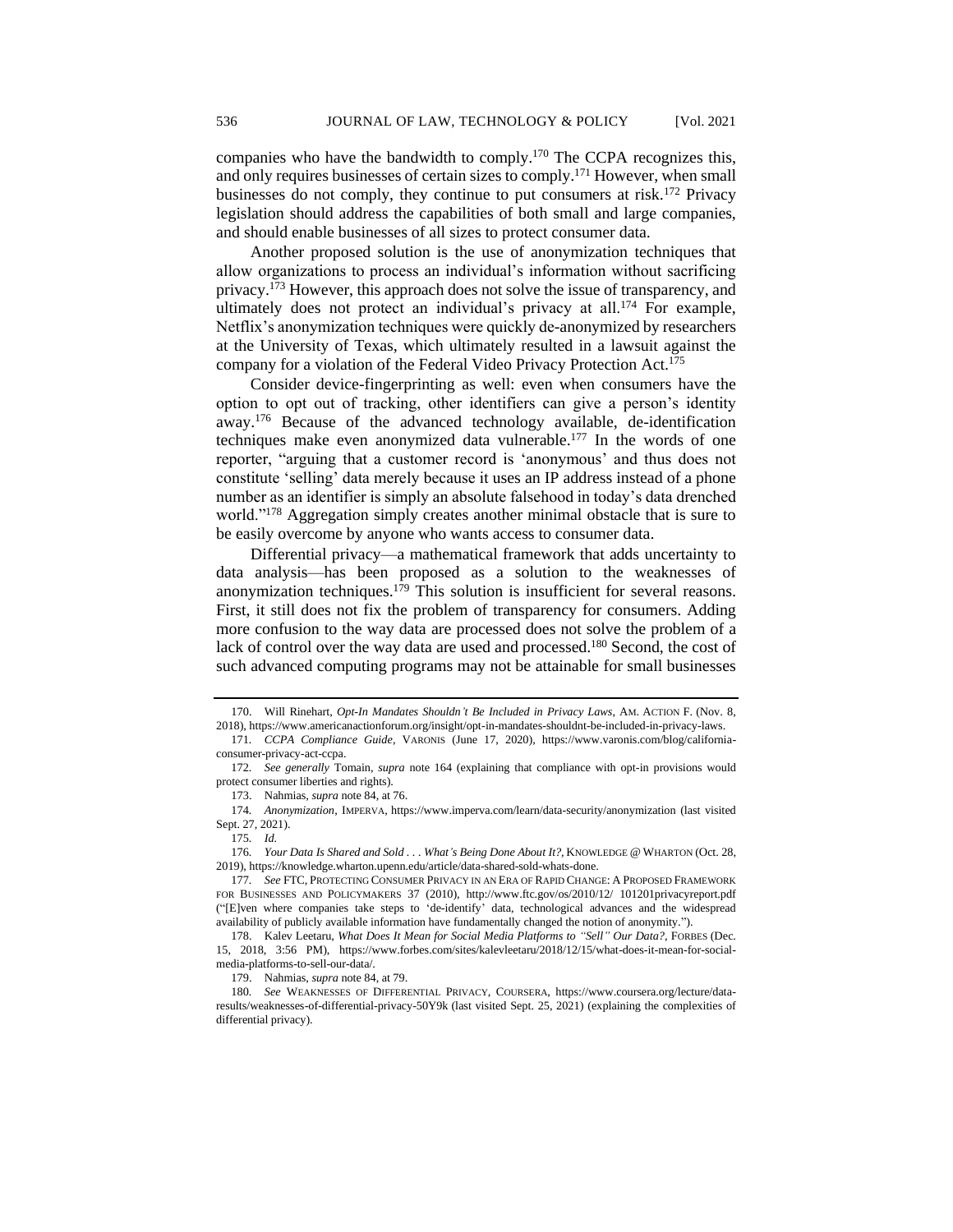and would favor large organizations with more capital.<sup>181</sup> Finally, it would further confuse lawyers and judges on interpreting privacy law.<sup>182</sup> Evaluating advanced statistical models under a privacy law would almost certainly yield more confusing opinions and interpretations than clear ones.

Based on the shortcomings of these proposed solutions, and the weaknesses of existing legislation, it is time to think outside the box. There is a simple solution to this problem that has not been fully considered yet: stop companies from sharing consumer data altogether. Part IV discusses the viability of this option as the best avenue forward for protecting consumer data and recognizing the capabilities of businesses of all sizes across the nation.

# IV. RECOMMENDATION

The status quo of self-regulation is no longer acceptable practice, and a federal privacy law is paramount to protecting consumers' data. Consumers have made their position clear: they want their privacy to be protected, and if given the opportunity, they are enforcing the rights granted by privacy legislation. The best and most practical way to do this is through legislation that completely prevents the sharing of data by private entities. Part IV explains why a brightline rule against sharing data provides the best model for a federal privacy law.

# *A. The Best Way Forward for Consumers*

Consumers want more control over their data, and when third parties are involved, such control becomes almost impossible.<sup>183</sup> If third parties were taken completely out of the equation, it would afford consumers a much better ability to understand who has what data about them.<sup>184</sup> Therefore, consumers would have full control over the extent to which they decide to share data as well as a confidence in the purpose limitations for which the data would be used as described by the company.<sup>185</sup> Data broker laws, compliance requirements, and other obstacles currently being debated would no longer be necessary.<sup>186</sup>

This practice should take the form of a federal law instead of a patchwork of state laws because consumers deserve equal protection across states. This would also simplify potential questions of state law protections: are you protected from the location of your IP address, or permanent mailing address? If

<sup>181</sup>*. See* Syed Atif Moqurrab, Comment to *I Would Like to Know the Limitations or Weaknesses of Differential Privacy in Preserving Privacy in Deep Learning?*, RESEARCHGATE (Feb. 26, 2020), https://www.researchgate.net/post/I-will-like-to-know-the-limitations-or-weaknesses-of-Differential-Privacyin-preserving-privacy-in-deep-learning ("It is computationally very expensive.").

<sup>182</sup>*. See, e.g.*, Minda Zetlin, *The 9 Weirdest and Most Hilarious Questions Congress Asked Mark Zuckerberg*, INC. (Apr. 12, 2018), https://www.inc.com/minda-zetlin/mark-zuckerberg-congress-hearingsfunny-stupid-questions.html (displaying a significant lack of technical literacy on the part of legislators).

<sup>183.</sup> Bhaskar Chakravorti, *Why It's So Hard for Users to Control Their Data*, HARV. BUS. REV. (Jan. 30, 2020), https://hbr.org/2020/01/why-companies-make-it-so-hard-for-users-to-control-their-data.

<sup>184</sup>*. Cf. id.* (discussing possible solutions involving giving users control over their own data). 185*. Id.*

<sup>186</sup>*. Data Privacy Hearing*, *supra* note 22, at 3 (testimony of Maureen K. Ohlhausen).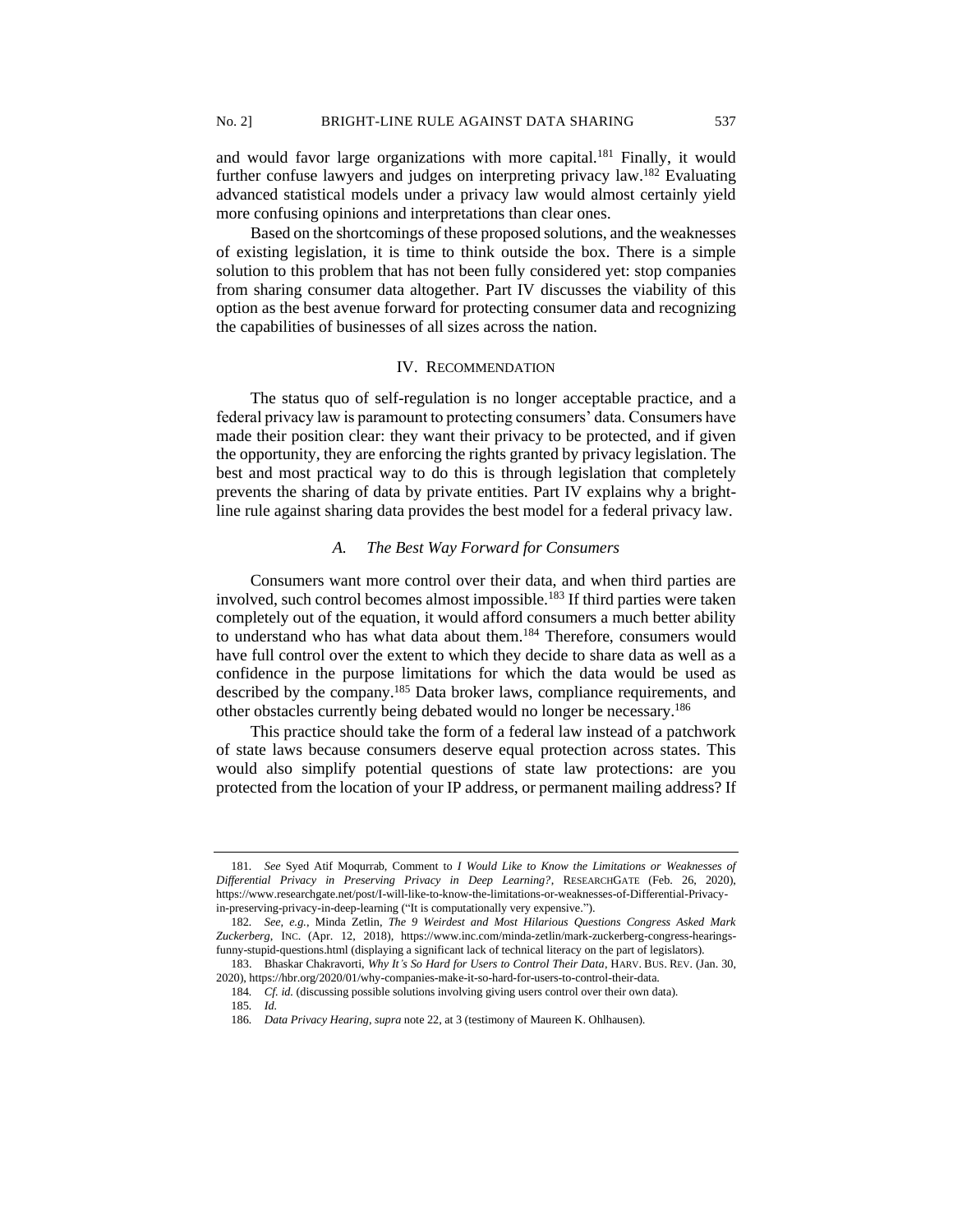the latter, what would the bounds of "privacy tourism" be? A federal law is the best route to take for this level of protection.

A federal privacy law that emphatically bans the sale of data to third parties would address the risks that consumers face currently. In the event of a data breach, consumers would be on notice that their data were at risk because they are sharing with first parties only.<sup>187</sup> The age of unsolicited advertisements, misinformation, and democracy-threatening ads might be mitigated because the consumer would have control over who accesses their data and to what purposes it is put.<sup>188</sup> This blanket, bright-line rule is the best way to go forward to protect consumers with a legislative solution to the problem of data privacy in the online space in the United States.

## *B. The Best Way Forward for Companies*

Another compelling reason to legislate a total ban on data sharing in the interest of private entities is the illusion of the stability of the online advertising industry. Data sharing is often cited as an essential part of offering online advertising.<sup>189</sup> However, value of online advertising is overblown by its proponents. For example, the Wall Street Journal discovered that Facebook inflated video ad watch time by  $60-80\%$  to ad purchasers for over two years.<sup>190</sup> Another study found that ad tech "middlemen" took as much as a 50% cut of ad spending.<sup>191</sup> Yet another study found that microtargeting, highly touted for accuracy, performed slightly worse than random guessing.<sup>192</sup> Because of the opacity of the online advertising industry, it is difficult to surmise its sustainability.

Tim Hwang argues that online advertising is a "bubble" that is bound to pop once the lack of value of online advertising is fully exposed.<sup>193</sup> Popping this bubble with legislation is much preferable to waiting until the market responds. First, private entities will have time to pivot.<sup>194</sup> Legislation would give at least a year, if not more, for companies to adjust their business models in response.<sup>195</sup> The alternative is to wait for the bubble to pop and let the online advertising market simply crash. Additionally, the market solutions that arise as a response

<sup>187</sup>*. Cf.* Nicolás Rivero, *The Digital Ad Industry Is Rewriting the Bargain at the Center of the Internet*, QUARTZ (Apr. 25, 2021), https://qz.com/2000490/the-death-of-third-party-cookies-will-reshape-digitaladvertising (reviewing the basics of first-party data tracking and how it improves consumer privacy).

<sup>188</sup>*. Id.*

<sup>189</sup>*. See, e.g.*, *WhatsApp Privacy Policy*, WHATSAPP (Jan. 4, 2021), https://www.whatsapp.com/legal/ updates/privacy-policy ("You share your information as you use and communicate through our Services, and we share your information to . . . market our Services.").

<sup>190.</sup> Suzanne Vranica & Jack Marshall, *Facebook Overestimated Key Video Metric for Two Years*, WALL ST. J. (Sept. 22, 2016, 7:29 PM), https://www.wsj.com/articles/facebook-overestimated-key-video-metric-fortwo-years-1474586951.

<sup>191.</sup> Gilad Edelman, *Ad Tech Could Be the Next Internet Bubble*, WIRED (Oct. 5, 2020, 8:00 AM), https://www.wired.com/story/ad-tech-could-be-the-next-internet-bubble.

<sup>192</sup>*. Id.*

<sup>193.</sup> Subprime Attention Crisis, *supra* note 89.

<sup>194</sup>*. See California Consumer Privacy Act of 2018*, IAPP (Feb. 2021), https://iapp.org/resources/article/ california-consumer-privacy-act-of-2018 (stating the Act was passed in 2018, but won't go into effect until 2020).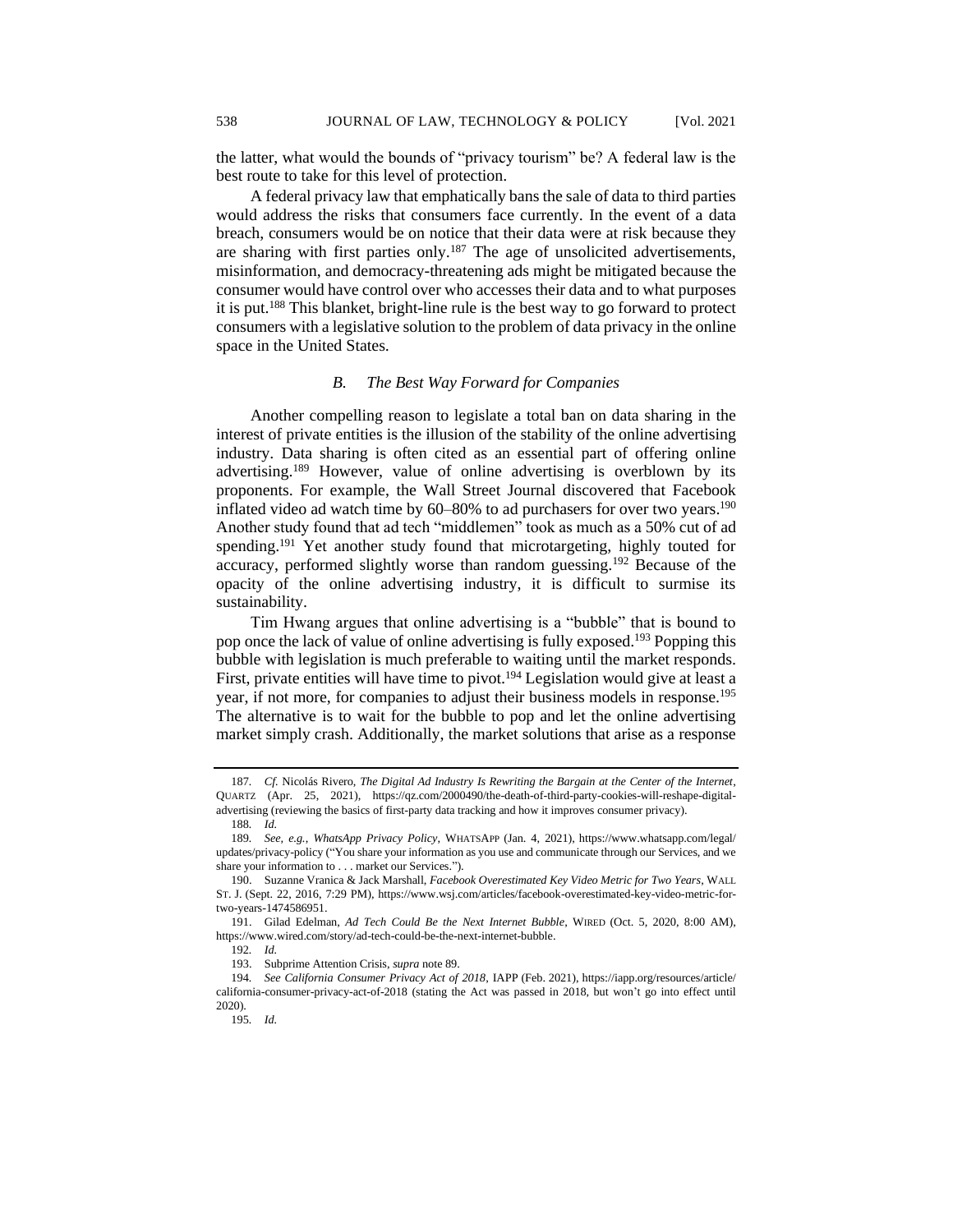to drastic legislation will have time and space to be explored. Whether it is a pay-for-privacy model, a non-profit model such as Wikipedia, or something yet unexplored, there is potential for innovation in this space.

Even if the online advertising bubble does not pop soon, it would not be so difficult to pivot under this proposed law. A ban on sharing between private entities would not bar consumers from sharing their data multiple times with multiple entities, which they may be likely to do. Consumers seem to be more confident in sharing their data for some clear purposes, and not others. For example, 49% of consumers believe sharing student data with a nonprofit to improve educational outcomes is acceptable, while only 27% would consent to social media sites monitoring posts for signs of depression.<sup>196</sup> Similarly, in the EU, willingness to share information depends on the type of data: users are more willing to share information on consumption habits than health or wealth information.<sup>197</sup> We know that there are uses of big data in AI that have made significant contributions to society in areas like healthcare and scientific research.<sup>198</sup> Consumer attitudes in both the United States and the EU suggest that, in certain cases, users would be willing to share their data as long as it were used within the boundaries of clearly defined purpose limitations of the entity soliciting the data from users.

A practical reason to preempt state laws with a federal law is the cost of compliance. So far, the patchwork of state laws not only results in a lack of uniformity of data protections of U.S. citizens but also creates huge expenses for companies. As it stands, the cost of compliance with data protection regulations ranges from \$7,000,000 to almost \$40,000,000.<sup>199</sup> Even compliance does not ensure total protection from lawsuits, and so far, interpretations of the CCPA have made it difficult to predict exactly how to comply or what forms of data manipulation are allowed under the Act.<sup>200</sup> Additionally, this cost of compliance is often impossible for small businesses to meet, and many business owners oppose the law because of its complicated and unclear requirements.<sup>201</sup> Creating a federal law with a clear bright-line rule against sharing user data would reduce these astronomical costs.<sup>202</sup>

<sup>196.</sup> PEW,*supra* note 6.

<sup>197.</sup> Karampela et al., *supra* note 155, at 6509.

<sup>198.</sup> Lefkowitz, *supra* note 51.

<sup>199.</sup> GLOBALSCAPE, THE TRUE COST OF COMPLIANCE WITH DATA PROTECTION REGULATIONS 5 (2017), https://dynamic.globalscape.com/files/Whitepaper-The-True-Cost-of-Compliance-with-Data-Protection-Regulations.pdf.

<sup>200.</sup> Greg Bensinger, *So Far, Under California's New Privacy Law, Firms Are Disclosing Too Little Data—or Far Too Much*, WASH. POST (Jan. 21, 2020), https://www.washingtonpost.com/technology/ 2020/01/21/ccpa-transparency.

<sup>201.</sup> Lawrence Chou, *New Privacy Rules, Lawsuit Abuse Crush California's Online Businesses*, TIMES SAN DIEGO (Jan. 14, 2021), https://timesofsandiego.com/opinion/2021/01/14/new-privacy-rules-lawsuit-abusecrush-californias-online-businesses.

<sup>202.</sup> State privacy laws are also probably subject to the dormant commerce clause and, though unlikely, could be struck down as unconstitutional. In that event, consumers would be left unprotected, and companies would have essentially wasted their entire compliance investments. *See* Kiran Jevanjee, *Nice Thought, Poor Execution: Why the Dormant Commerce Clause Precludes California's CCPA from Setting National Privacy*  Law, 70 AM. U.L. REV. F. 75, 132–33 (2020) (claiming that the CCPA could be struck down as unconstitutional).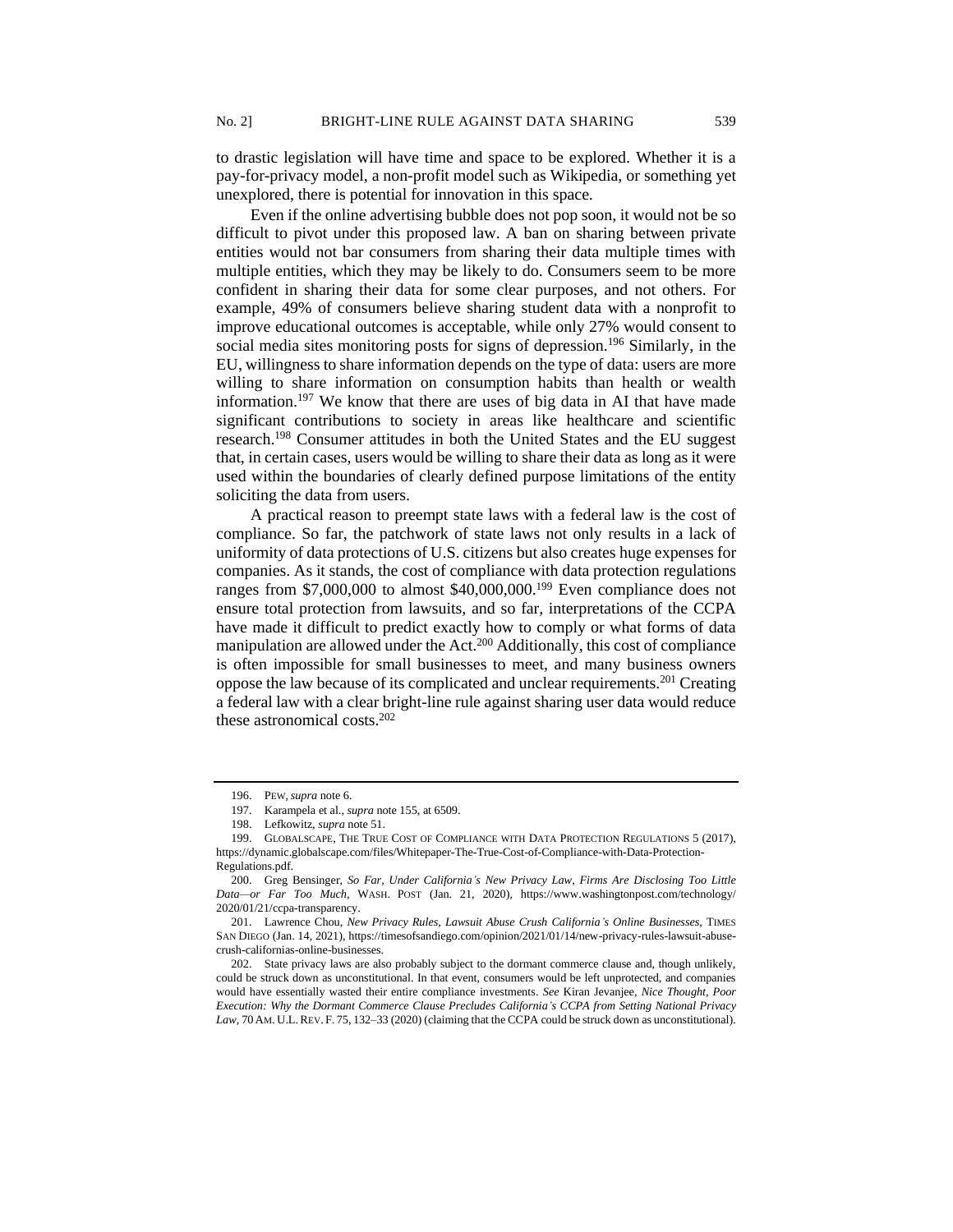Tech companies are not uniformly opposed to strict data protections for consumers.<sup>203</sup> Tim Cook, CEO of Apple, recognizes that consumers have a right to see where their information is being sold and to delete it if they so wish.<sup>204</sup> Though Cook seems to be in the minority of CEOs of tech companies,<sup>205</sup> it is important to note and question the support of federal privacy law from the perspective of tech companies. Tech companies have many more resources than individuals or public interest groups, and their lobbying potential is not to be underestimated.<sup>206</sup> If the microphone is solely in the hands of CEOs, it is unlikely that a data protection law will truly protect the interest of consumers. But it is important that a federal data privacy law treats all entities equally consumers desire protection of their data from their local pet store as well as the social media giants. For this reason, a simple solution of no data sales creates a simplicity of compliance from entities small and large that no other solution has yet achieved.

A uniform data protection law that bans the sharing of data to third parties would offer a sustainable avenue for consumer protection as well as companies. This law would create time to address economic weaknesses and ultimately save costs in compliance. Using this categorical ban as a baseline for federal privacy legislation is the best and simplest solution for protecting consumer data privacy as it currently stands.

# V. CONCLUSION

In the current state of privacy law, most Americans have almost no control over the uses and dissemination of their personal data. This lack of control is a violation of individual privacy rights, civil rights, and human rights.<sup>207</sup> Alternative technical solutions, such as opt-in requirements and differential privacy, will only further complicate the matter and will continue to muddy the waters of privacy law interpretation. State legislation, especially legislation that puts the onus on the consumer to protect data, will not adequately protect consumers and will create huge compliance costs for companies. The status quo of self-regulation by private entities cannot continue indefinitely without federal intervention. Moving forward, further research must be done on how to adequately advise private entities on pivoting away from online advertising. The deeply entrenched belief in the online advertising system will likely take significant effort to overcome.

A bright-line rule against sharing data, though drastic, is the only way to meet the desires of consumers and overcome the hurdles of compliance. The law certainly must have multiple provisions that repair previous harm done by a lack

<sup>203.</sup> Lapowsky, *supra* note 65.

<sup>204</sup>*. Id.* 

<sup>205.</sup> Sara Salinas & Sam Meredith, *Tim Cook: Personal Data Collection Is Being 'Weaponized Against Us with Military Efficiency*,*'* CNBC (Oct. 25, 2018), https://www.cnbc.com/2018/10/24/apples-tim-cook-warnssilicon-valley-it-would-be-destructive-to-block-strong-privacy-laws.html.

<sup>206.</sup> Jane Chung, *Big Tech, Big Cash: Washington's New Power Players*, PUB. CITIZEN (Mar. 24, 2021), https://www.citizen.org/article/big-tech-lobbying-update.

<sup>207.</sup> G.A. Res. 217 (III) A, Universal Declaration of Human Rights, art. 12 (Dec. 10, 1948).